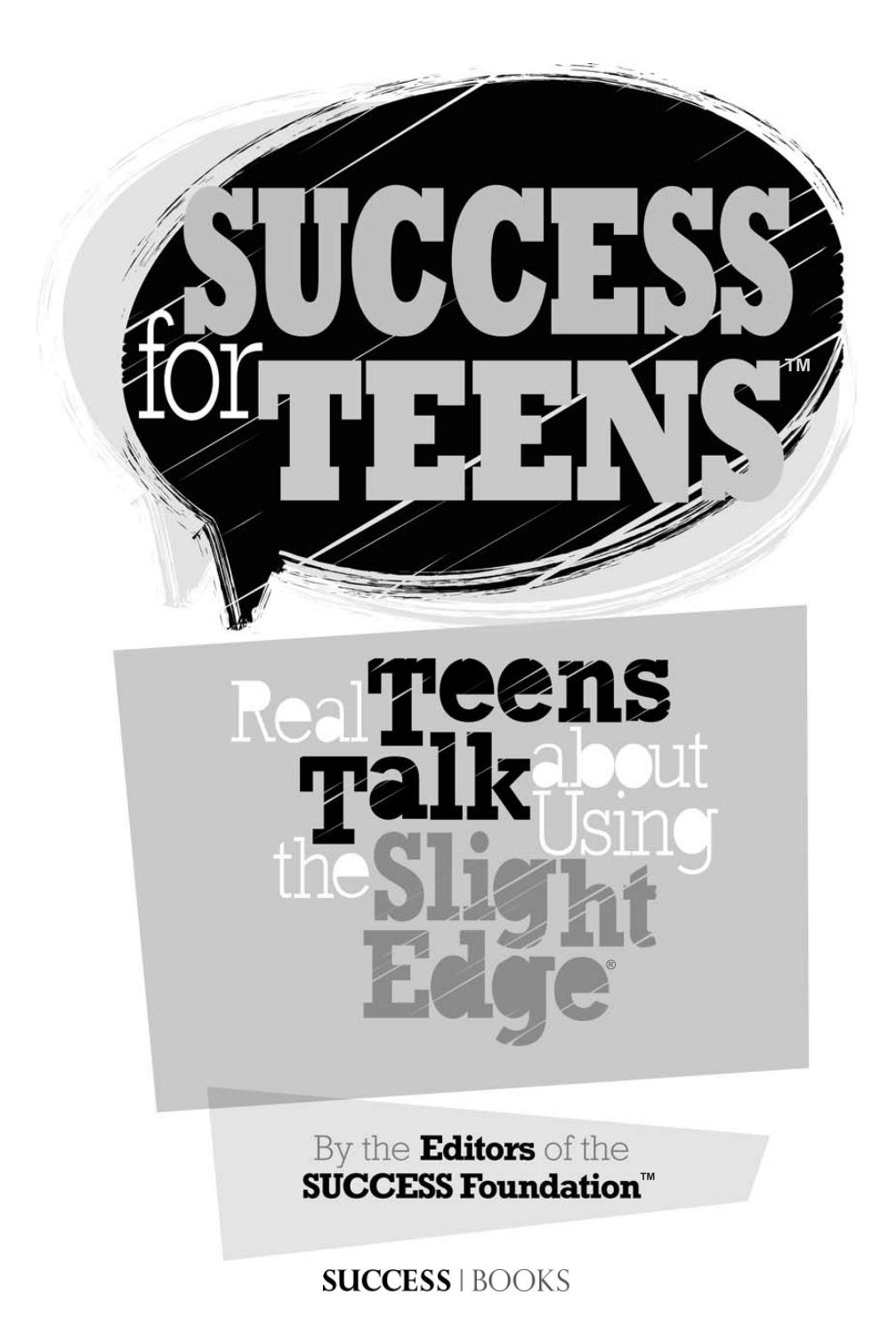© 2008 The SUCCESS Foundation. All rights reserved.

No part of this book may be reproduced or transmitted in any forms or means, electronic or mechanical, including photocopying, recording, or by any information storage and retrieval systems, without the written permission of the publisher.

Published by SUCCESS Books, an imprint of SUCCESS Media. SUCCESS Media is a division of Video Plus, L.P.

Various teen stories copyrighted by and provided courtesy of Youth Communication/N.Y. Center, Inc. See bibliography on page 143.

#### **SUCCESS | BOOKS**

200 Swisher Road Lake Dallas, Texas 75065 U.S.A. Toll-free: 800-752-2030 Tel: 940-497-9700 www.SUCCESS.com



200 Swisher Road Lake Dallas, Texas 75065 U.S.A. 940-497-9700 www.SUCCESSFoundation.org

To learn more about The SUCCESS Foundation, contact us at 940-497-9700 or info@SUCCESSFoundation.org.

*The Slight Edge*® is a registered trademark of The Meyer Resource Group, Inc. and is used under an exclusive license.

SUCCESS is a registered trademark and SUCCESS Books is a trademark of R&L Publishing, Ltd.

*SUCCESS for Teens* is a trademark of The SUCCESS Foundation.

Video Plus is a registered trademark of Video Plus, L.P.

Printed in the United States of America. 10 9 8 7 6 5 4

Cover and text design by Floro Torres and Carl Waters Copy by Jeff Olson, John David Mann, and Al Desetta

ISBN-13: 978-0-9790341-5-2 ISBN-10: 0-9790341-5-9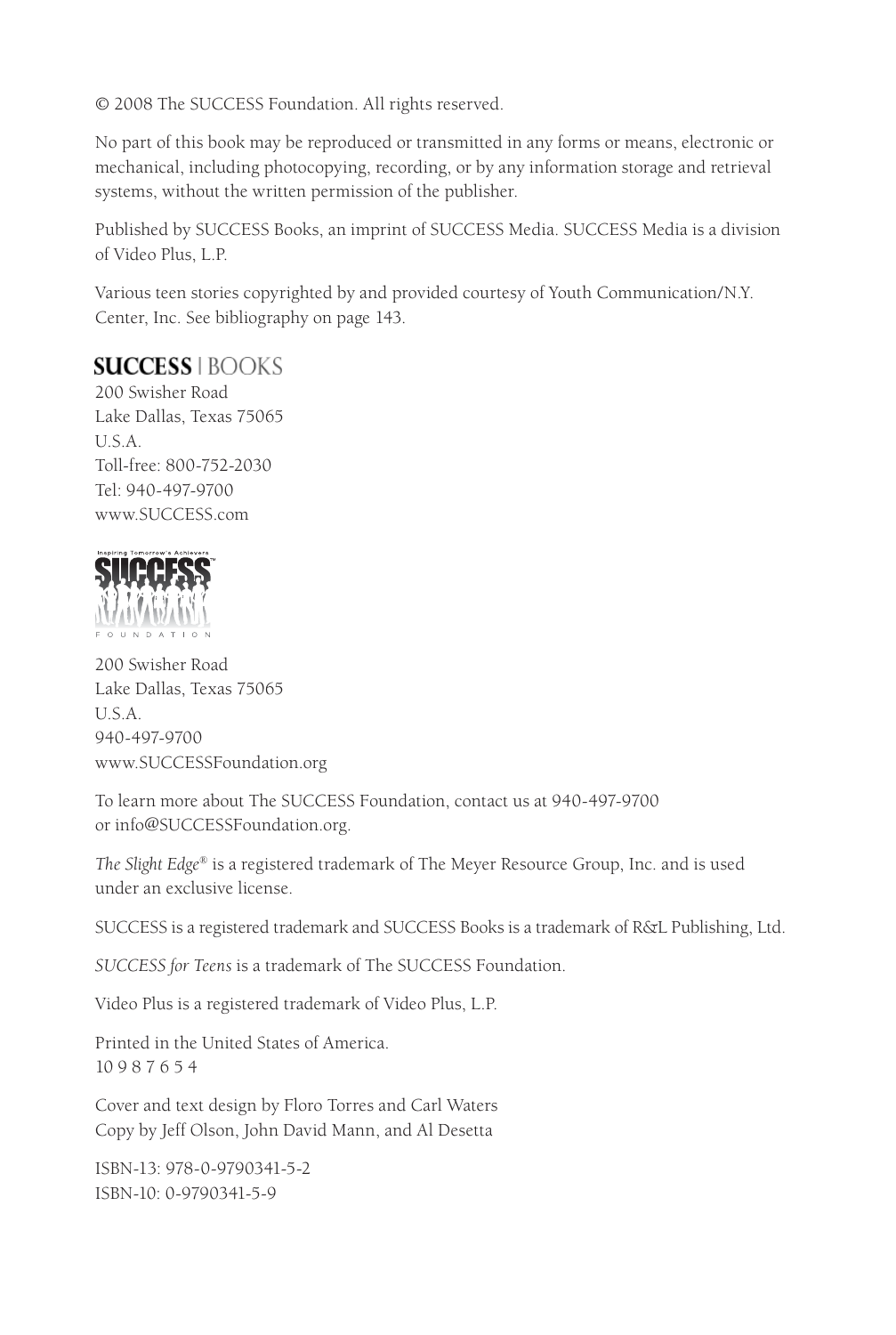# **Contents**

| Point #4: Make the Right Choice at the Right Moment  12                 |  |
|-------------------------------------------------------------------------|--|
|                                                                         |  |
| Chapter 2: Attitude Is Everything  19                                   |  |
|                                                                         |  |
|                                                                         |  |
| Point #3: Change Yourself by Changing Your Philosophy 22                |  |
|                                                                         |  |
|                                                                         |  |
|                                                                         |  |
|                                                                         |  |
| Point #2: You Can't Control What Happens to You, Only Your Reactions 39 |  |
| Point #3: When You Stop Blaming, You Take Back Your Power  43           |  |
|                                                                         |  |
|                                                                         |  |
| <b>Chapter 4: Everything Starts with Small Steps  53</b>                |  |
|                                                                         |  |
|                                                                         |  |
|                                                                         |  |
|                                                                         |  |
|                                                                         |  |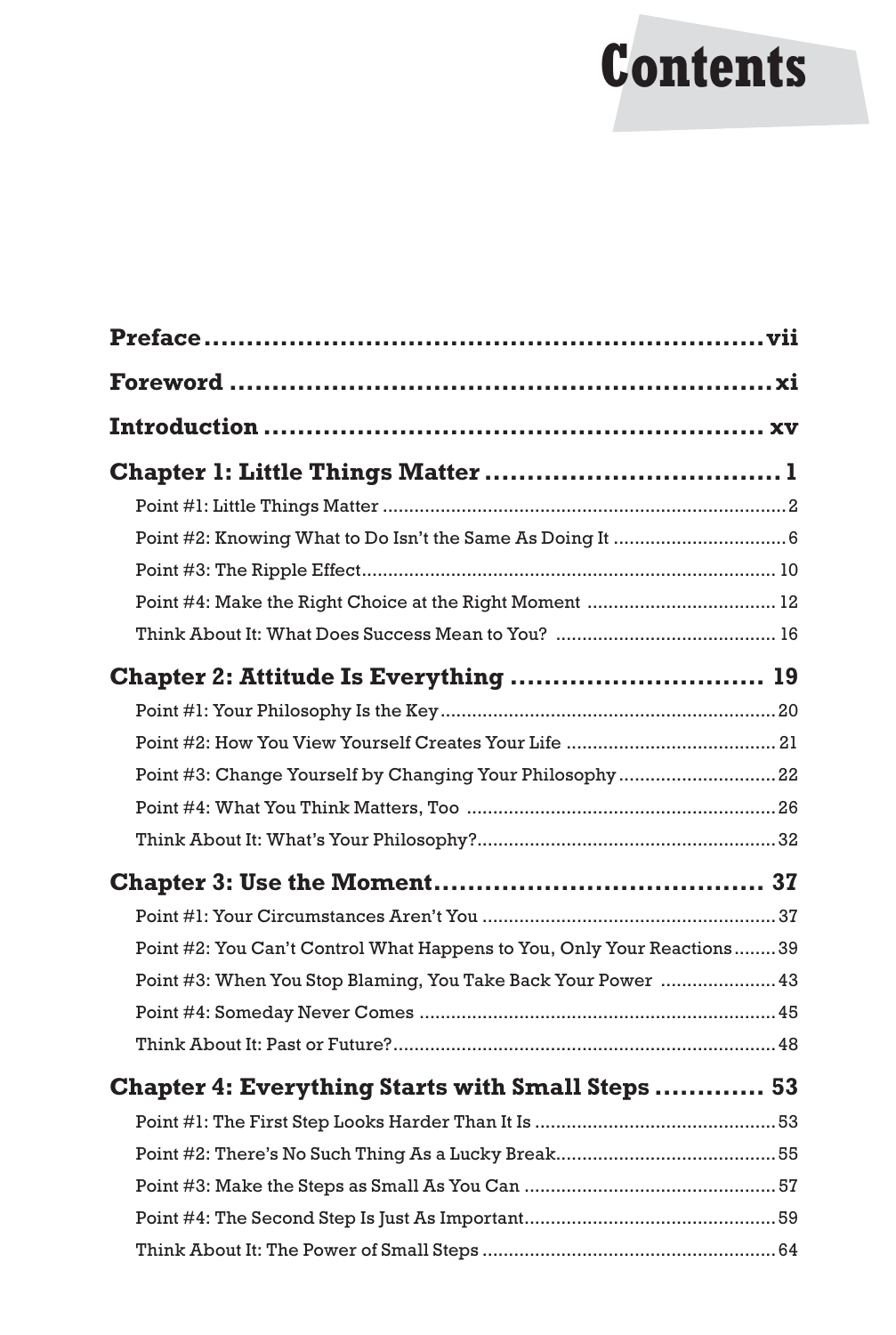| Chapter 5: There's No Such Thing As Failure 67                   |  |
|------------------------------------------------------------------|--|
|                                                                  |  |
| Point #2: It's All in Our Heads ………………………………………………………………………………69 |  |
|                                                                  |  |
|                                                                  |  |
|                                                                  |  |
|                                                                  |  |
|                                                                  |  |
|                                                                  |  |
|                                                                  |  |
|                                                                  |  |
|                                                                  |  |
|                                                                  |  |
|                                                                  |  |
|                                                                  |  |
|                                                                  |  |
|                                                                  |  |
|                                                                  |  |
| Chapter 8: Make Your Dreams Come True  117                       |  |
|                                                                  |  |
|                                                                  |  |
|                                                                  |  |
|                                                                  |  |
|                                                                  |  |
|                                                                  |  |
|                                                                  |  |
|                                                                  |  |
|                                                                  |  |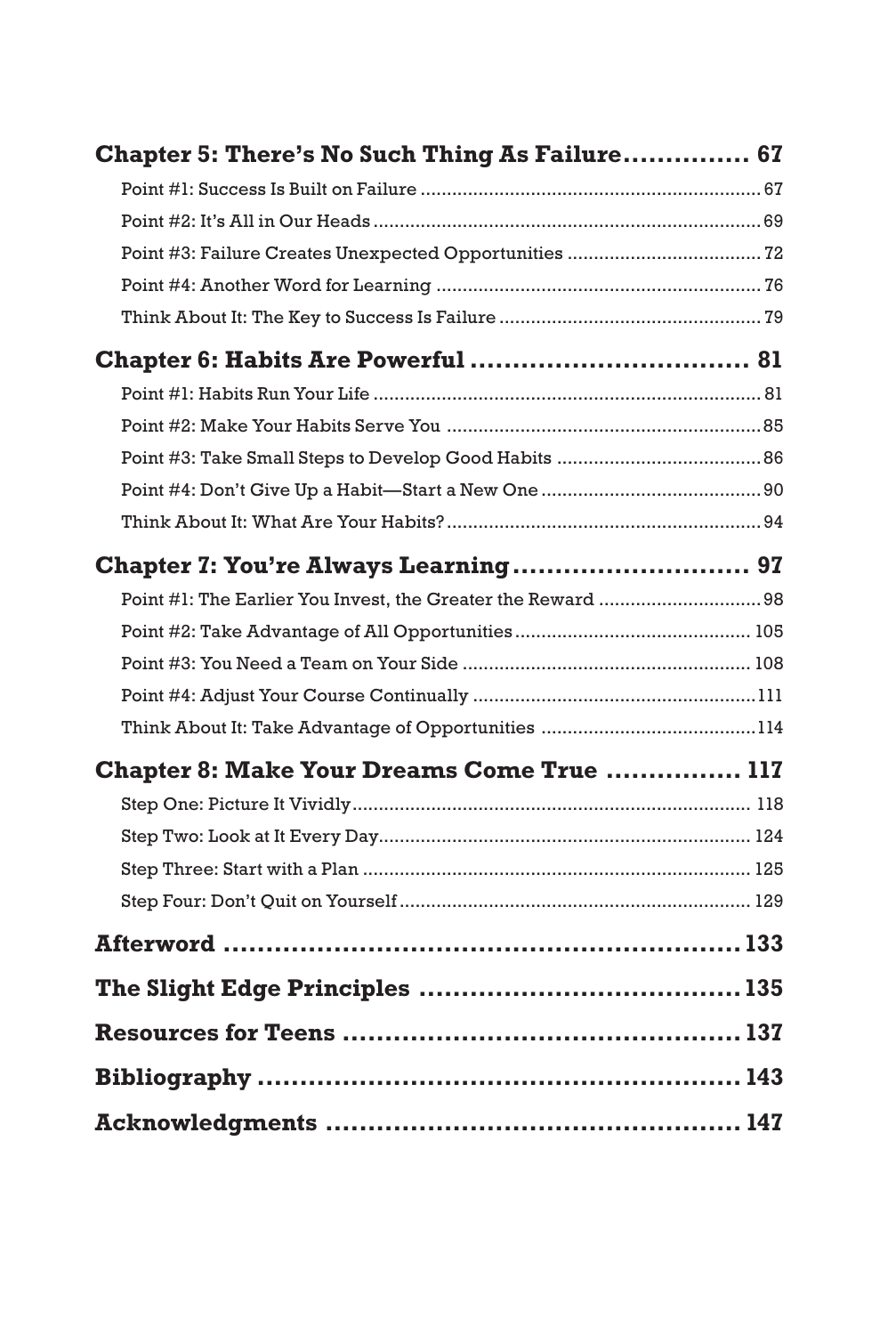# <span id="page-4-0"></span>Preface

## **A Message to Teens**

Dear Teen,

Sometimes one book can make all the difference in your life. Stuart Johnson learned this at age 15 when he was given David Schwartz's *The Magic of Thinking Big,* which began his own personal-development journey. That book led him to read other classics, including *Think & Grow Rich* by Napoleon Hill, *Success through a Positive Mental Attitude* by W. Clement Stone, and many others. Through these books, he discovered that working on himself first best prepared him to take on the challenges of business and life. Today, he is a highly successful businessman, the owner of VideoPlus, L.P., SUCCESS Media, *SUCCESS* magazine, and founder of the SUCCESS Foundation.

Perhaps you have received this book from a parent, coach, teacher, or friend who wants to give you a resource for making the transition from passively waiting for life to happen to actively pursuing your dreams. It is our hope that *SUCCESS for Teens* will provide you with similar "magic" for thinking big in your life.

### **The Slight Edge**

For the past few years, I have made it my mission to help youth receive the fundamental life-skills and personal-development philosophies necessary for success in school and in life. One of the best tools I have found for achieving this is the slight edge philosophy, which was first articulated in Jeff Olson's best-selling book, *The Slight Edge.* Jeff, through his wonderful book and from more than 20 years of teaching its philosophy, has positively influenced hundreds of thousands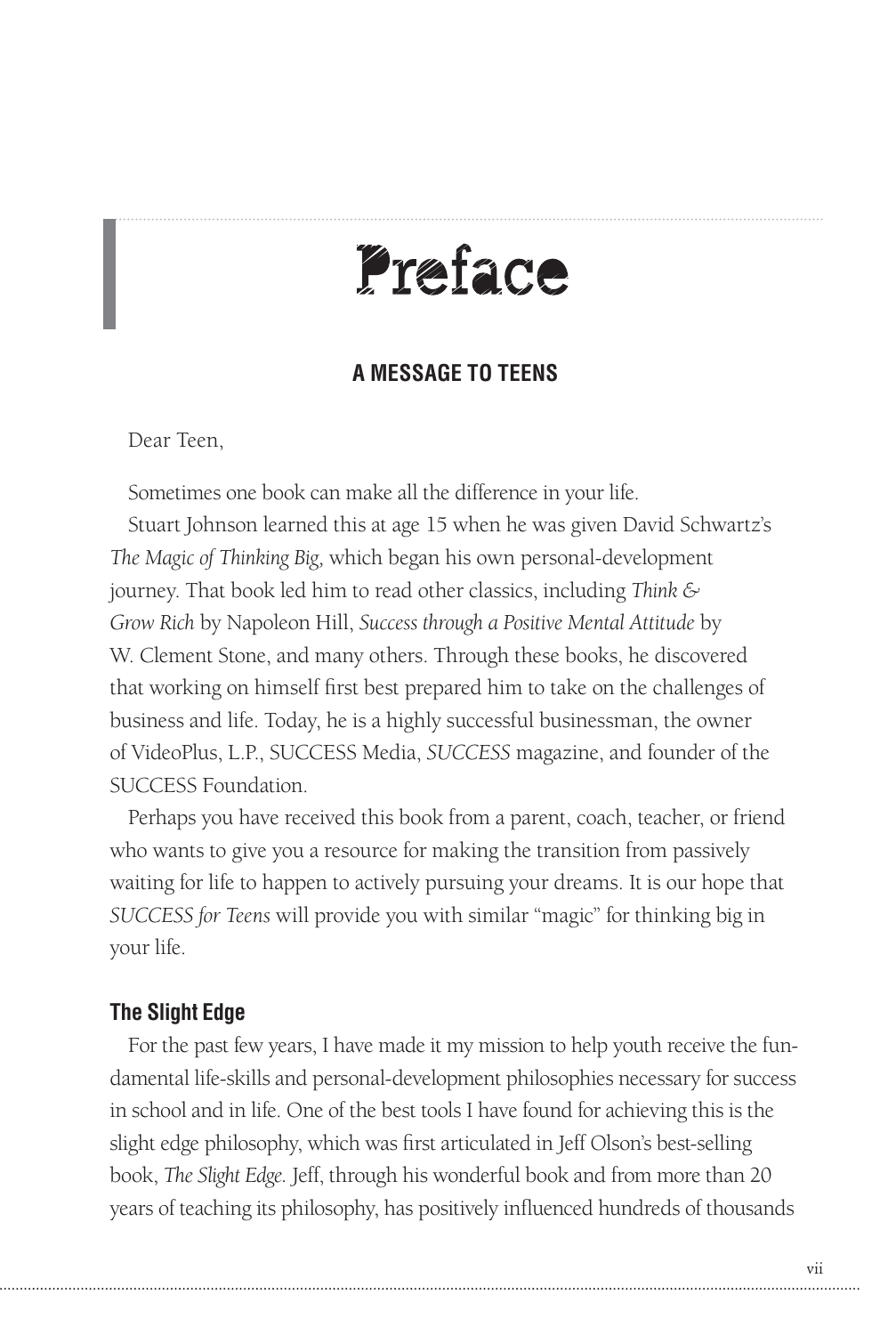of lives, encouraging people to do those simple, little disciplines that can change their life for the better forever.

You have in your hands what is NOT taught in high school or college. What you are now holding is the secret to a successful life. These pages provide you with the time-tested principles that will allow you to excel in all areas of your life—your health, your finances, your career, your personal relationships, and your family life. You'll learn essential skills such as goalsetting, time management, and self-motivation to help you reach new levels of achievement. And, best of all, you have the benefit of youth to get the most from these life-changing principles.

The foundation for the slight edge philosophy comes down to this: You can create any life you want, no matter how difficult it may seem, by understanding how small, positive steps make a difference over time. It's the things you do every day that don't even seem to matter… that *do* matter most. In this book, you'll learn that through the eight slight edge principles that teach you:

- ▶ Little Things Matter
- ▶ There's No Such Thing As Failure
- Attitude Is Everything
- You Must Use the Moment
- ▶ Everything Starts with Small Steps
- ▶ You're Always Learning
- You Can Make Your Dreams Come True

Habits Are Powerful

I know that once you read these pages, you will come to understand that little things do matter, the choices you make are important, and you can make dreams come true.

Regards,

Jaba Kemiz

John Fleming Executive Director The SUCCESS Foundation www.SUCCESSFoundation.org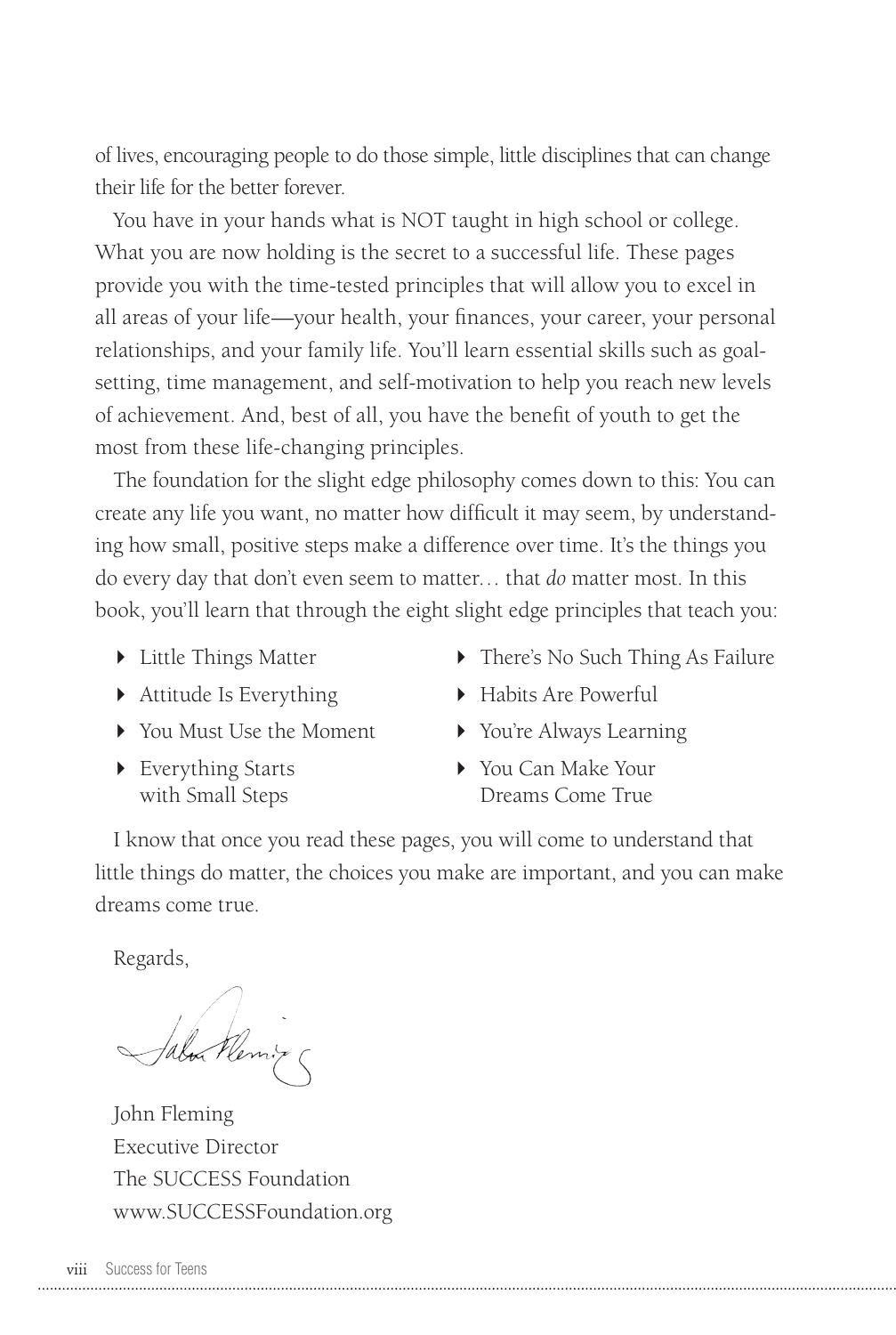# **Preface**

# **A Message to Parents**

#### Dear Parent,

A startling number of young people say they aren't motivated to achieve, don't know how to plan or make decisions, and don't feel a sense of purpose.

That's why Stuart Johnson created the SUCCESS Foundation. He believes that young men and women thrive best when they first understand themselves and then apply that knowledge to the world around them. He wanted a way to illustrate the importance of clarifying goals, practicing the small efforts necessary for success, and accepting responsibility for one's own destiny.

We believe that every teen needs to be directed toward a path that enables them to achieve their goals, pursue careers, and become productive citizens. The tools for enhancing skills such as goal setting, dream-building, selfmotivation, time management, and creating high self-esteem and a sense of purpose are so very important but often not taught in school. The SUCCESS Foundation believes that providing today's youth with personal development resources such as *SUCCESS for Teens* will help them reach their full potential.

I encourage you to share the fundamental life-skills and personal-development philosophies found in these pages and at www.SUCCESSFoundation.org with your teen. Together, we can help make a difference in the lives of our children.

Regards,

Jalen Kemig

John Fleming Executive Director The SUCCESS Foundation www.SUCCESSFoundation.org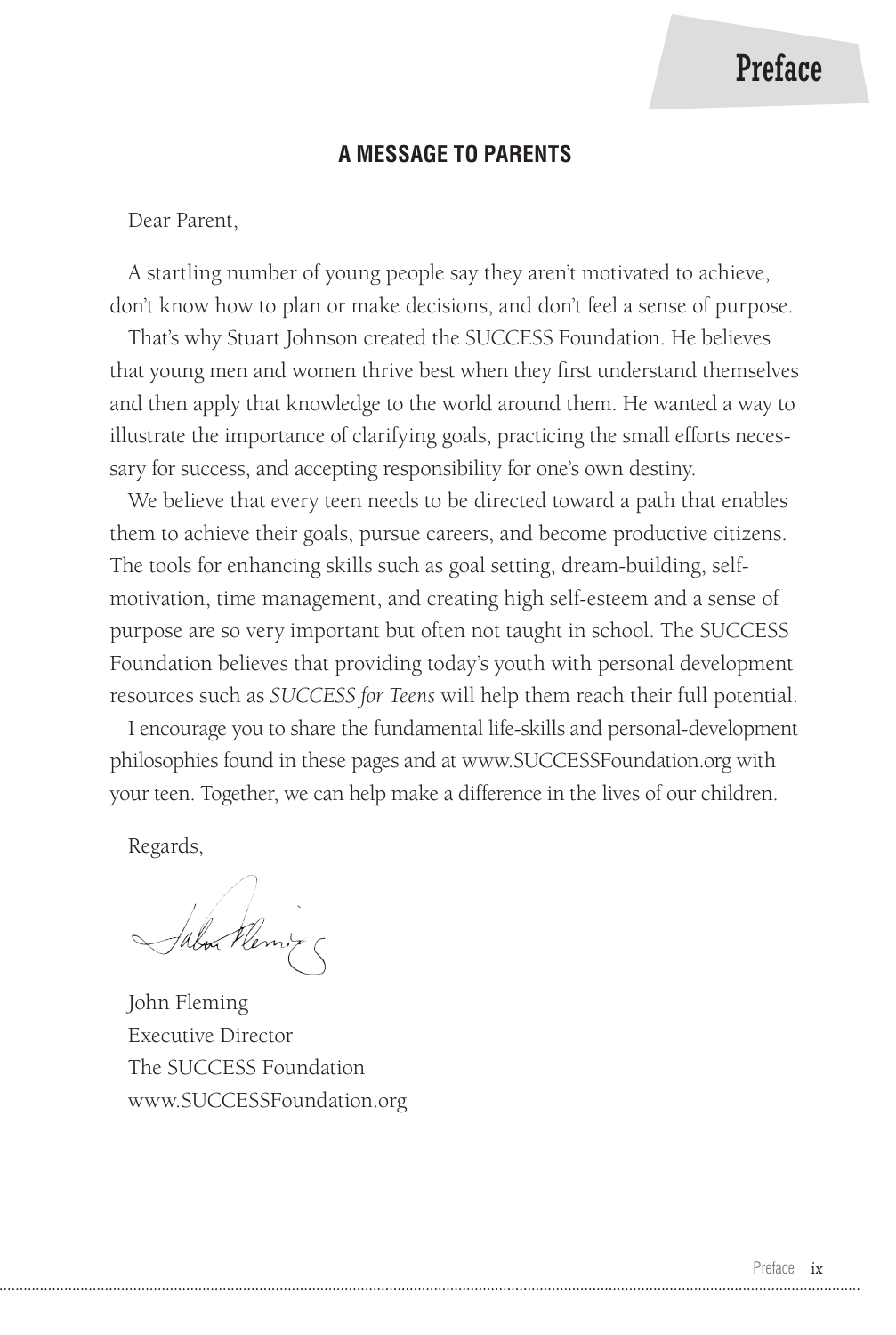# <span id="page-7-0"></span>Foreword

# **FROM THE DAUGHTER: Small Steps Win the Race**

The slight edge has made a huge and positive impact on my life, and it can do the same for you.

When I was a senior in high school, I felt overwhelmed about applying to college. Applications, essays, recommendations, financial aid—there are tons of things I had to get together, and I felt the pressure to do it better than anyone else. I didn't think I would ever get everything done, but I ended up putting together a strong application and getting into colleges that I wanted. How did that happen? Because I disciplined myself in getting everything ready and didn't leave anything for the last minute. I didn't let my feelings of being overwhelmed keep me from accomplishing tasks. I applied the slight edge—I took one small step after another until I reached my goals.

My most vivid memory of how I used the slight edge was during my freshman year at the University of Florida. There were about 8,000 students in the freshman class, and everyone was incredibly smart and had done great things in high school. Once again I felt overwhelmed, up against people who were obviously very bright. I wasn't sure I belonged among them.

I remember asking my dad, Jeff Olson, "How am I going to do well in college? How am I going to stand out?"

And he gave me some fantastic advice: "If you apply the slight edge principles, simply show up at your classes every day, and do the things your professors tell you to do, you're going to beat 50 percent of the people by just doing that."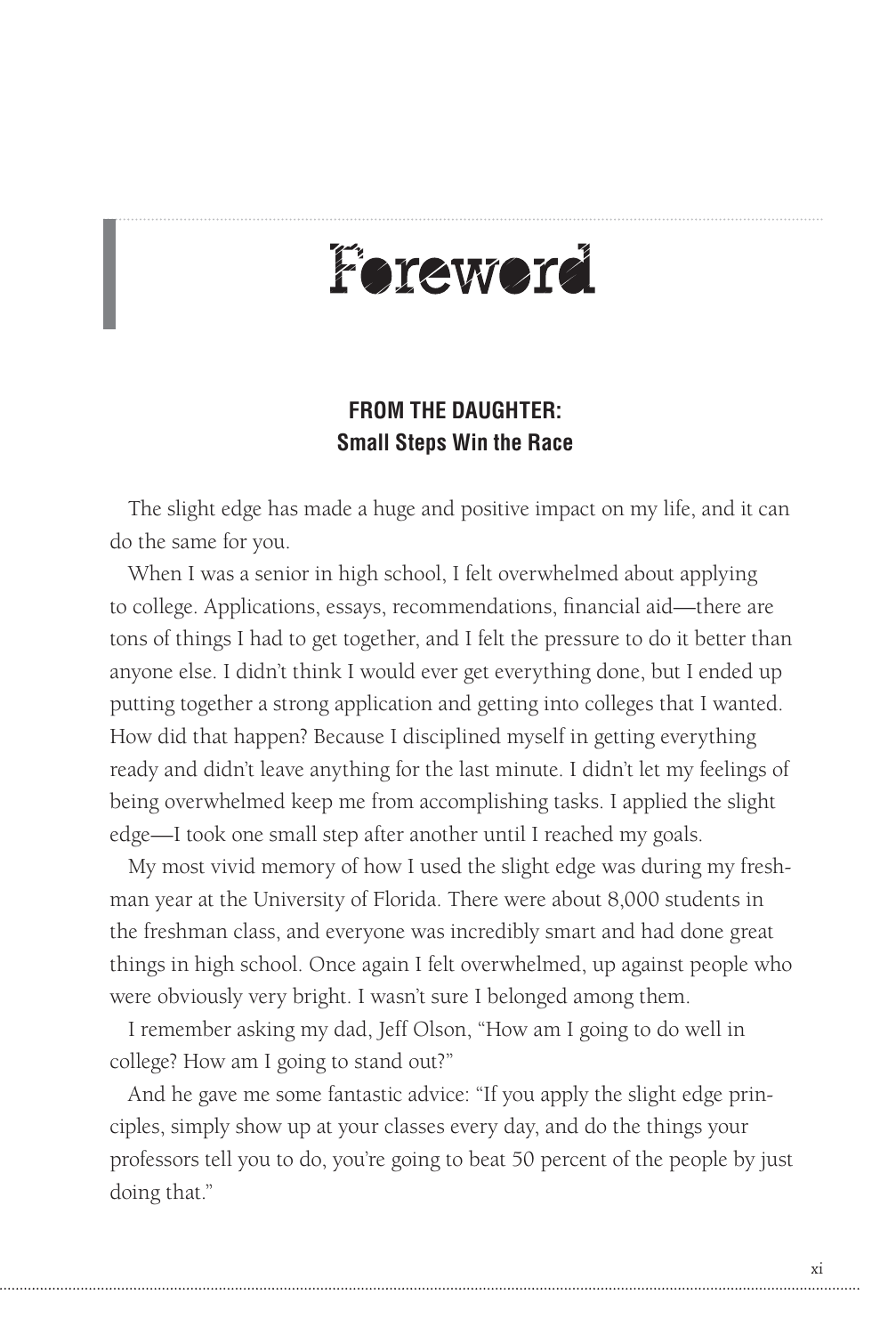What my father meant was that many people just don't put in the effort they let the small things go by the wayside. So starting out freshman year, I went to classes every day and studied every night. It was amazing to me how many students didn't do those small things—instead, they crammed for tests and tried to take shortcuts at the last minute.

I did very well in college and graduated in the top 15 percent of my class. It wasn't because I was smarter than the other 85 percent of my classmates—it was because I was disciplined and did the small things every day, the little things that didn't look like such a big deal at the time.

Life is always a struggle, and you can get in the mindset that skipping the small things and taking shortcuts isn't going to harm you, especially when you get to college, because the professors aren't checking up on you, making sure you read the books, and showing up to class. You're on your own, and you can end up thinking, "If I don't go to class one day, it isn't going to hurt me." But the little things you do every day are more important than you can imagine.

Whether you want to play a new sport, do better in math, lose five pounds, or write your own book, the slight edge philosophy will help you. Success *will* come your way, if you do the things that are simple and small, and do them every day. You don't need to take huge leaps in life. When you tackle problems and challenges step by step, you'll be amazed at how much progress you can make.

Remember the tortoise and the hare—slow and steady wins the race. I wish you the best of luck on your journey.

> **Amber Olson** Dallas, Texas

...............................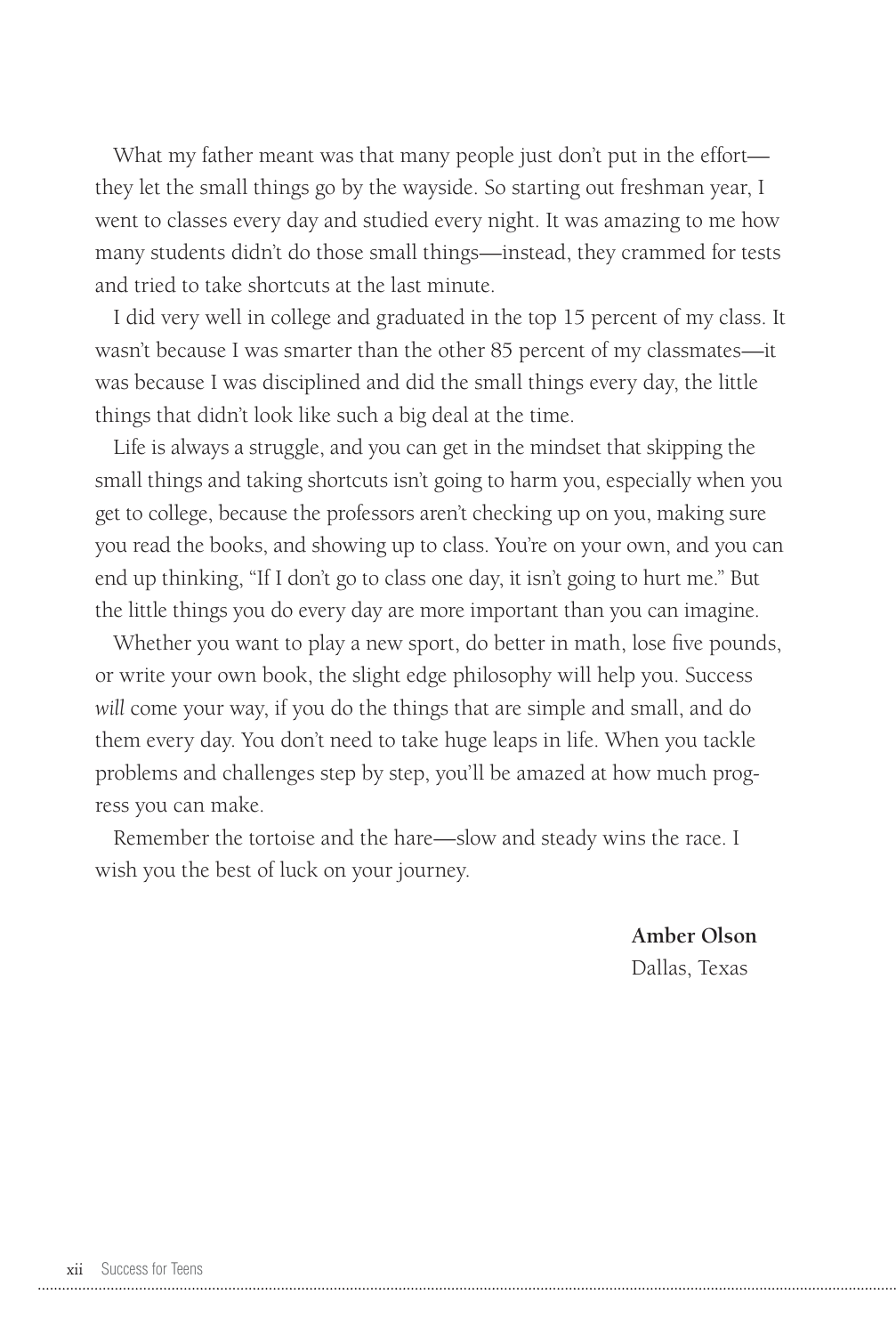# Foreword

# **FROM THE DAD: When I Was 19, I Was Headed Nowhere**

I wish someone had given me this book when I was a teen. I sure could have used it.

For the first 20 years of my life, *success* was the last word anyone would have used to describe me. Throughout my childhood and teen years, it seemed like I was destined for nothing but failure and trouble.

In the third grade my teachers told me I had a low I.Q. My dad died when I was 10, and I became a troublemaker. My mom did her best to hold everything together, but as a fatherless, blond-haired kid growing up in a Hispanic neighborhood in Albuquerque, New Mexico, I just didn't fit in. I struggled my way through school, and by the time I was 19, I was headed nowhere.

But somewhere along the way I stumbled upon the ideas in this book—and everything shifted.

I went to college, got straight A's, and graduated at the top of my class. I went to work for a company and did well, then left and started my own company, which became one of the largest in its field. Then I built another company. Since then, I've created several multimillion-dollar sales organizations, produced nearly 1,000 television programs with *New York Times* bestselling authors, and presented seminars in every major city in the United States. I've even written a best-selling book, called *The Slight Edge,* upon which this book is based.

I don't want you to get the wrong idea here: This book is not just about financial and career achievements. Success is not defined by money. It's about what you achieve in *all* areas of your life. Beyond the business successes and bank accounts, I've been blessed with the joys of family and friends. I have relationships in my life that are more fulfilling than I ever thought possible. I've discovered new ways of learning and taken many paths to adventure.

When I was 19, it looked like I was getting ready to flunk out of life. But today I have an amazing life, one I never could have imagined when I was a teen. None of this was luck, and it sure wasn't coincidence. I owe it all to the ideas contained in the pages you're about to read.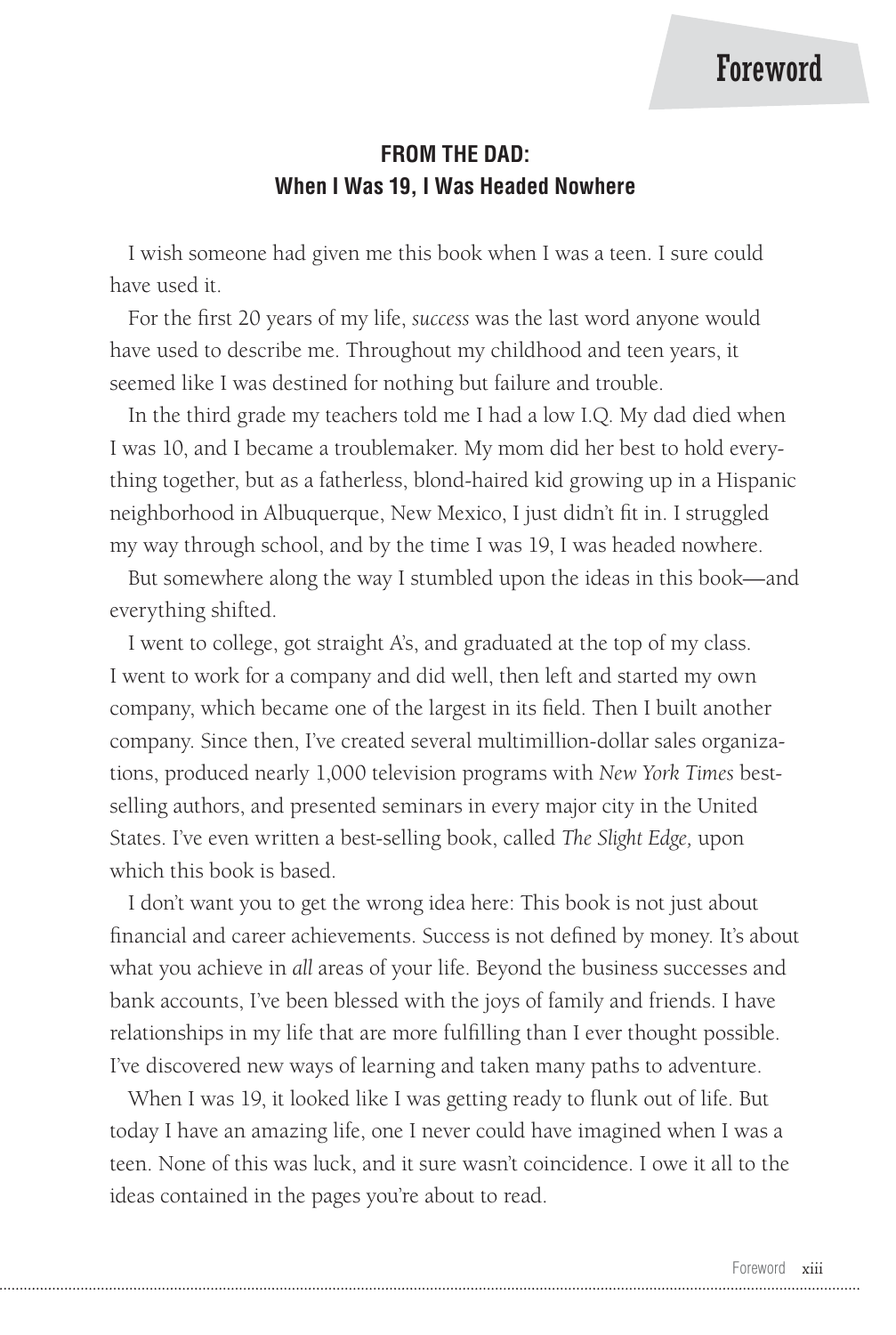"The slight edge philosophy comes down to this: you can create any life you want—*but not all at once, and only by utilizing your philosophy and the secret of time.* To understand that little steps, compounded over time, *do* make a difference. That the things you do every single day—the things that don't look dramatic, that don't even look like they matter—*do* matter."

I learned this in my 20s, but now you have the opportunity to learn in just a few hours the valuable principles that took me years to learn. I've seen it work wonders for my daughter Amber, for her friends, and for other teens. You can put these principles to work no matter how old you are, and the earlier you start, the better.

I am honored that The SUCCESS Foundation, which made it possible for you to be holding this book in your hands, has built its first initiative around the slight edge principles that have changed so many lives. It is a most important endeavor, and I applaud and support my good friend Stuart Johnson for his commitment to providing teens with the personal development tools and resources needed to achieve new levels of success.

As I said before, I wish someone had given me this book when I was a teen. Fortunately, you won't have that same regret, because someone who cares about you has put it in your hands *now.* My deepest wish is that you read it, take it to heart and put it into practice.

Here's to your amazing life!

**Jeff Olson** Author, *The Slight Edge*

...............................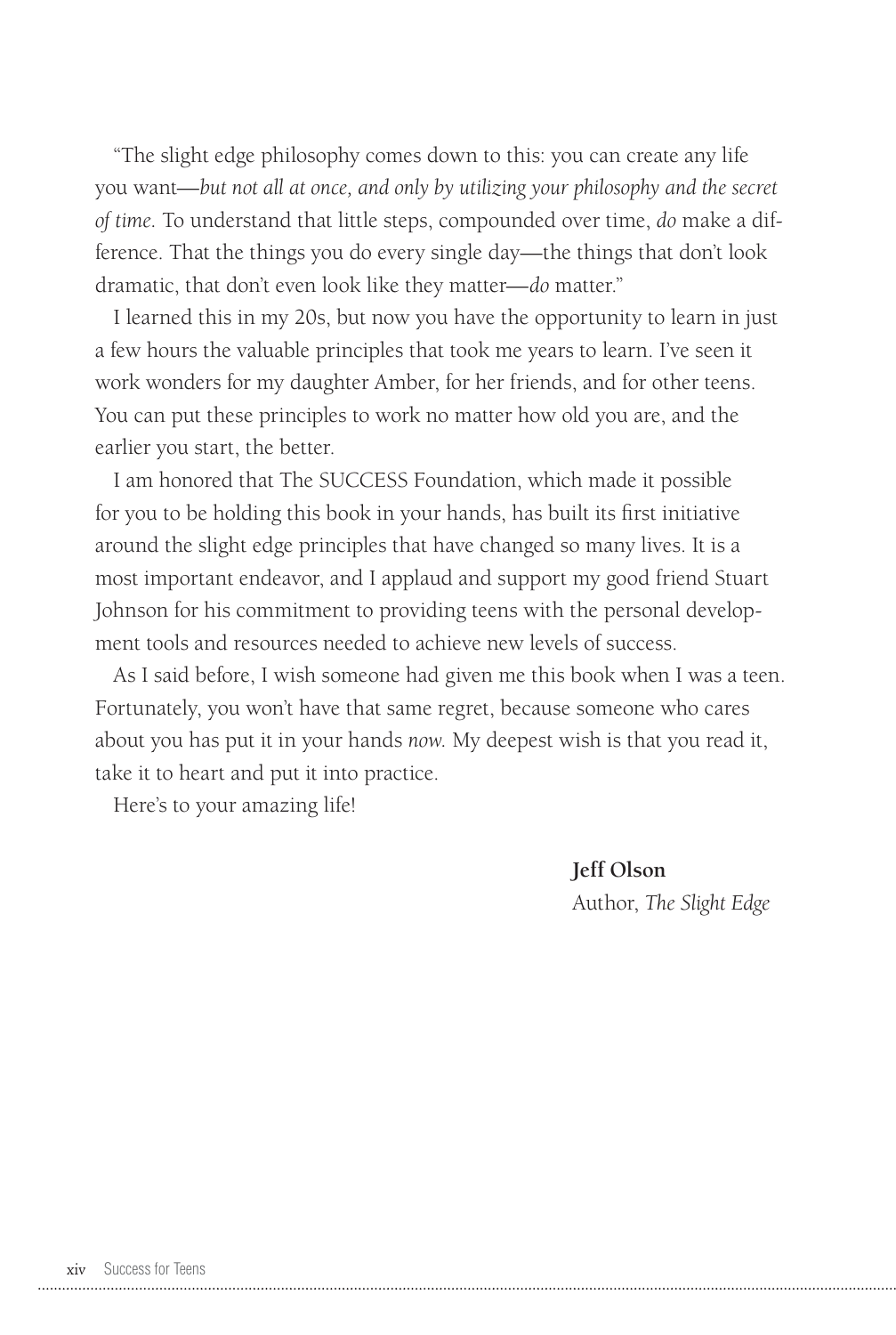# <span id="page-11-0"></span>Introduction

## **Little Things Matter**

This book is about becoming the best possible person you can be. It's about making the most of your talents and opportunities, dealing with problems in positive ways, no matter what life brings, and achieving success—however you define it.

We've talked to teens from around the country to find out how they define success and what they're doing to make their dreams come true. And the answers they gave seem to boil down to the same answer (or set of answers).

Teens have said that success in life is not a question of how smart you are, how talented you are, or how lucky you are. It's not about the family you come from, the neighborhood you grew up in, or the school you go to. It's not about good looks or good luck.

There's only one difference between teens who are on the path to success, and those who aren't yet on the path.

That difference is called the slight edge and it boils down to three words: *Little things matter.*

Or, to put it another way, you can create any life you want—but not all at once, and only by taking small, positive actions every day. These small steps may not look like a big deal, but the teens in this book show how important they really are. By understanding your attitudes and the secret of time, you can achieve success in life, no matter how difficult that might seem right now. The slight edge is having faith that miracles do happen, if you know how to trust yourself and keep trying.

To understand the heart of the slight edge, let's look at an example from nature.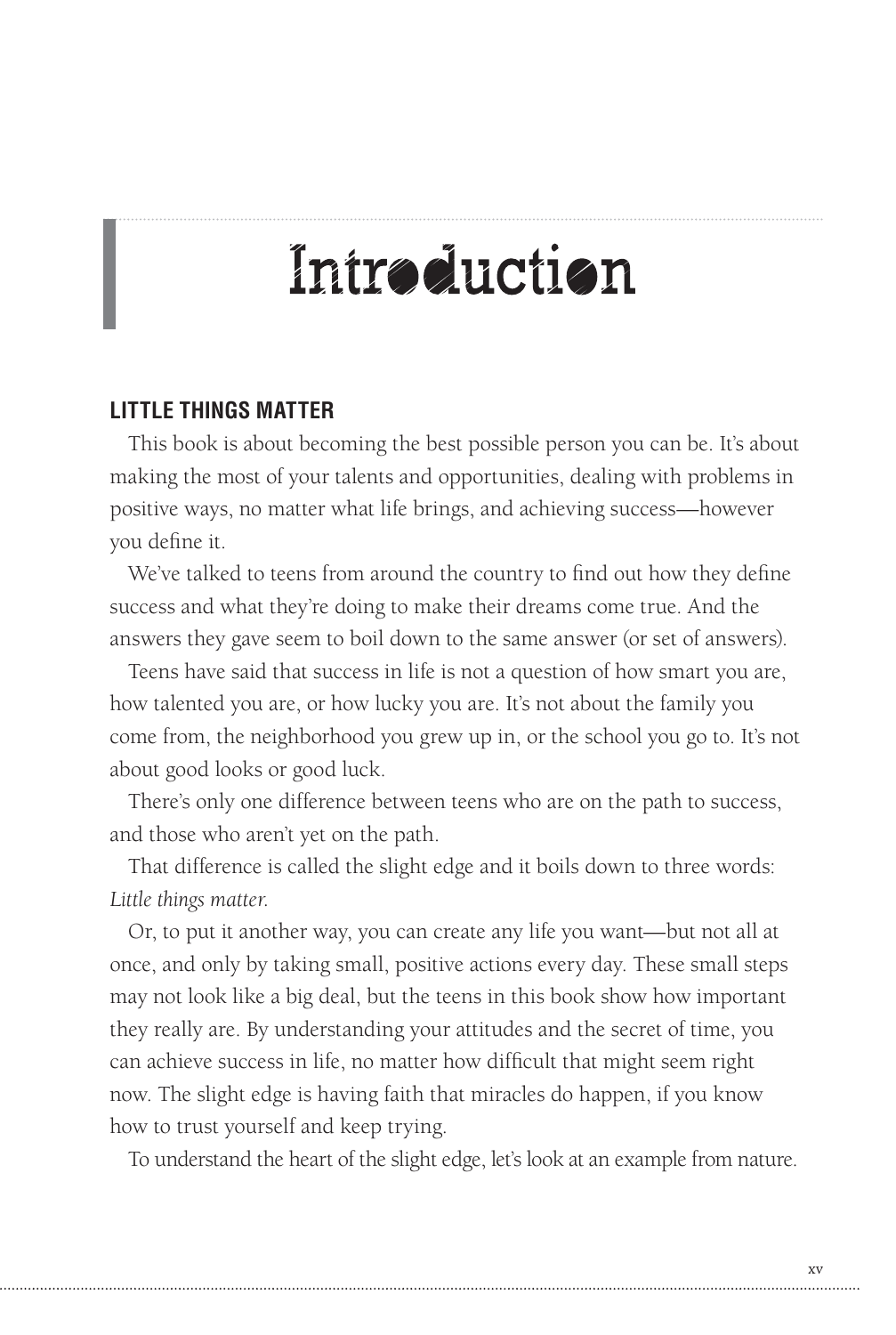## THE LESSON OF THE WATER HYACINTH

The water hyacinth is one of the most beautiful and unusual plants on earth. A delicate flower with six petals, it ranges in color from blue to lavender to pink and floats on the surface of ponds in warm areas around the world.

What makes the water hyacinth really special is that it is one of the fastest-growing plants in the world. A single water hyacinth can produce as many as 5,000 seeds and sends out short stems that become new plants. Over time, a single water hyacinth continuously doubles itself one plant becomes two plants, two plants become four plants, four plants become eight plants, and so on.

One day there was a very beautiful (and very small) water hyacinth growing near the edge of a big pond. Nobody noticed it. Nobody noticed the second day either, when it had doubled and there were now two plants. Nobody noticed the water hyacinths on the third day or the fourth day. Even though they kept doubling in numbers, the water hyacinths were so small on the big pond that you'd have to look very hard to see them.

For two weeks the water hyacinths continued to double, but still covered only one square foot of the pond, just a tiny part of its huge surface. On Day 20, a person passing by the pond noticed something floating along the shore, but mistook it for a lost towel or a discarded trash bag. But by Day 30, it was impossible to ignore the hyacinths, because a blanket of beautiful flowers now covered the pond's entire surface.

The lesson of the water hyacinth is this: Small actions may not seem like much at first, but over time they have a compounding effect. All that means is that actions add up or intensify over time—you can get big results from small, daily steps. This is perhaps the most important lesson of the slight edge and it applies directly to your life.

As you read this book, keep the image of the water hyacinth in your mind. You are making choices every day, every hour of your life, and the impact of those choices spreads throughout your life like a blanket of water hyacinths covering a pond. You may not see the results of your choices today, tomorrow, or even next year. But, over time, you will see the results of your actions.

The question is this: What kinds of actions will you choose?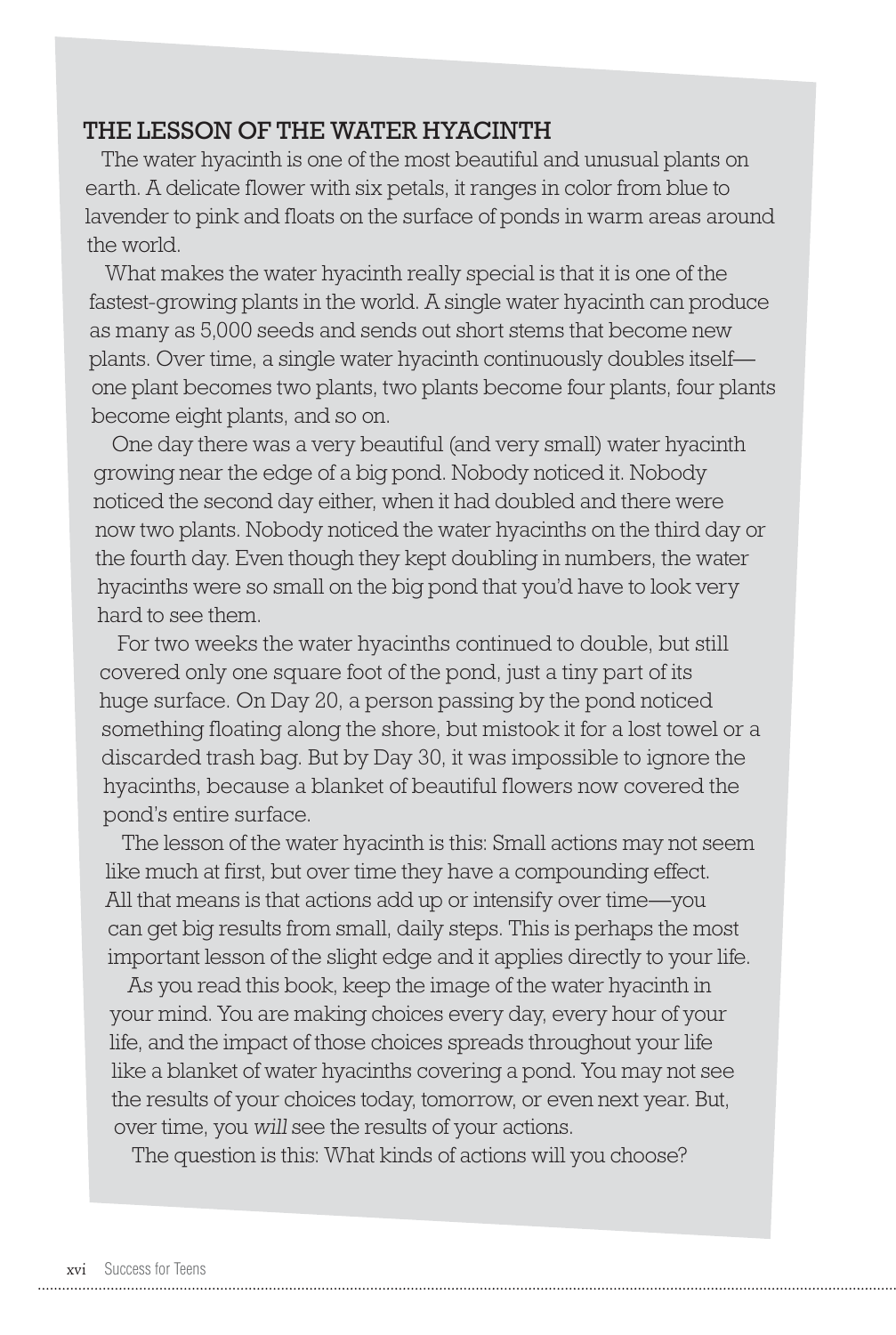As you read on, remember two more important points.

- Only you can define what success means, and no one can do it for you. It's what you most want to do, not what others tell you to do.
- Everyone has the ability to be successful. Maybe you think success comes only from doing incredibly difficult things—things you don't think you'll ever be able to do. But that's simply not true.

The teens in this book talk about the many ways they've used the slight edge:

- They describe how they discovered what matters most in life, and how that's influenced their decisions and choices.
- They will teach you new ways of thinking and acting that will help you to make wise choices, whether at home, with friends, in school, in choosing a career, or in using your talents to their fullest potential.
- They will show you how to deal with difficult obstacles and challenges and keep going until you reach your goals.
- They will explain how you can be successful, however you define it.

Listen to what these teens have to say. Think about your own life as they tell their stories. After each story, ask yourself some questions. How are their experiences similar to yours? How are they different? How can you use what they've learned to improve your life? What new ideas or insights do you have? (If you want, there are places in the book where you can write down your thoughts and reactions.)

But most of all, use the advice these teens have to share—because, if you do, your life will start to change. Maybe not tomorrow or even the next day, but soon enough. Because when you understand the slight edge, time is on your side.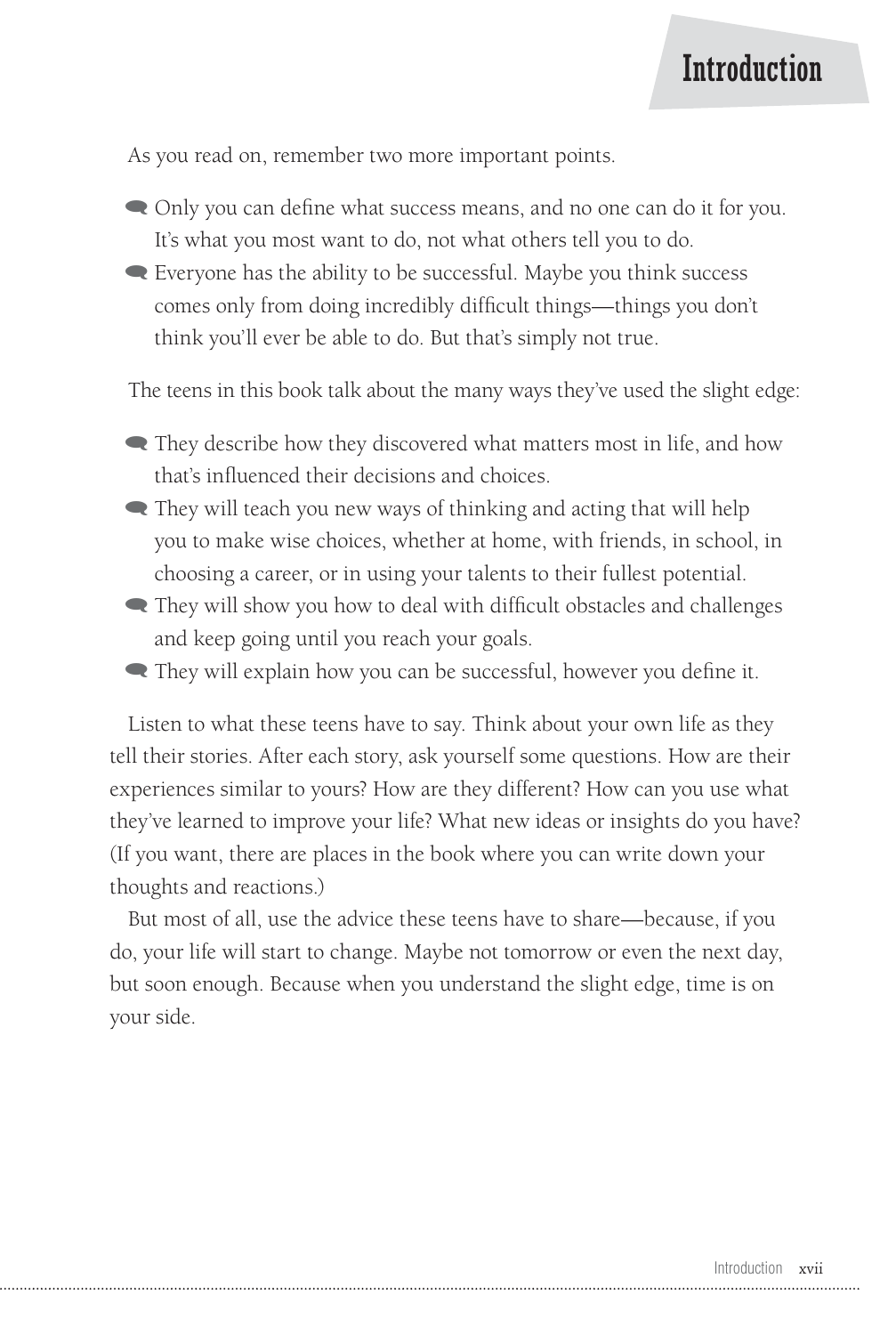# **Chapter 1**

# <span id="page-14-0"></span>Little Things Matter

When Ferentz Lafargue was 16, he thought back to the fun he<br>had with his friends when he was younger. They hung out in<br>parking lot, playing baseball, football, manhunt, and anythin had with his friends when he was younger. They hung out in a parking lot, playing baseball, football, manhunt, and anything else they could think of. Like most kids, they made up their own games.

*One day we noticed a piece of wood in the corner of the lot. We found a rock to prop it up and made ourselves a bicycle ramp. We practiced jumping for a week or two until the wood broke.*

*Every winter when it snowed, there would be huge piles of snow in the corners of the lot. We would start out by doing some light skiing to get warmed up. (The skis were made of the finest cardboard we could find.) But we all know what happens when you put a bunch of guys somewhere with snow... SNOWFIGHT!! When that happened, it was every man for himself. We would go home looking like we had just climbed Mt. Everest, and sometimes I think that would have been easier.*

But Ferentz and his friends drifted apart:

*These days the parking lot is just used for parking cars. We don't even keep in touch like we used to. Rarely will you see two of us together. Some have moved away, the rest just feel like they're miles away. The only thing we all have in common is that we grew up.*

*Devon was the superstar of the parking lot. He could throw, run, catch—the whole nine. We thought he would play high school baseball or football, and go on to become a major leaguer. But instead he ended up hanging out and doing things like robbing people, stealing chains, or getting caught up in stupid gang battles. Devon's only 18*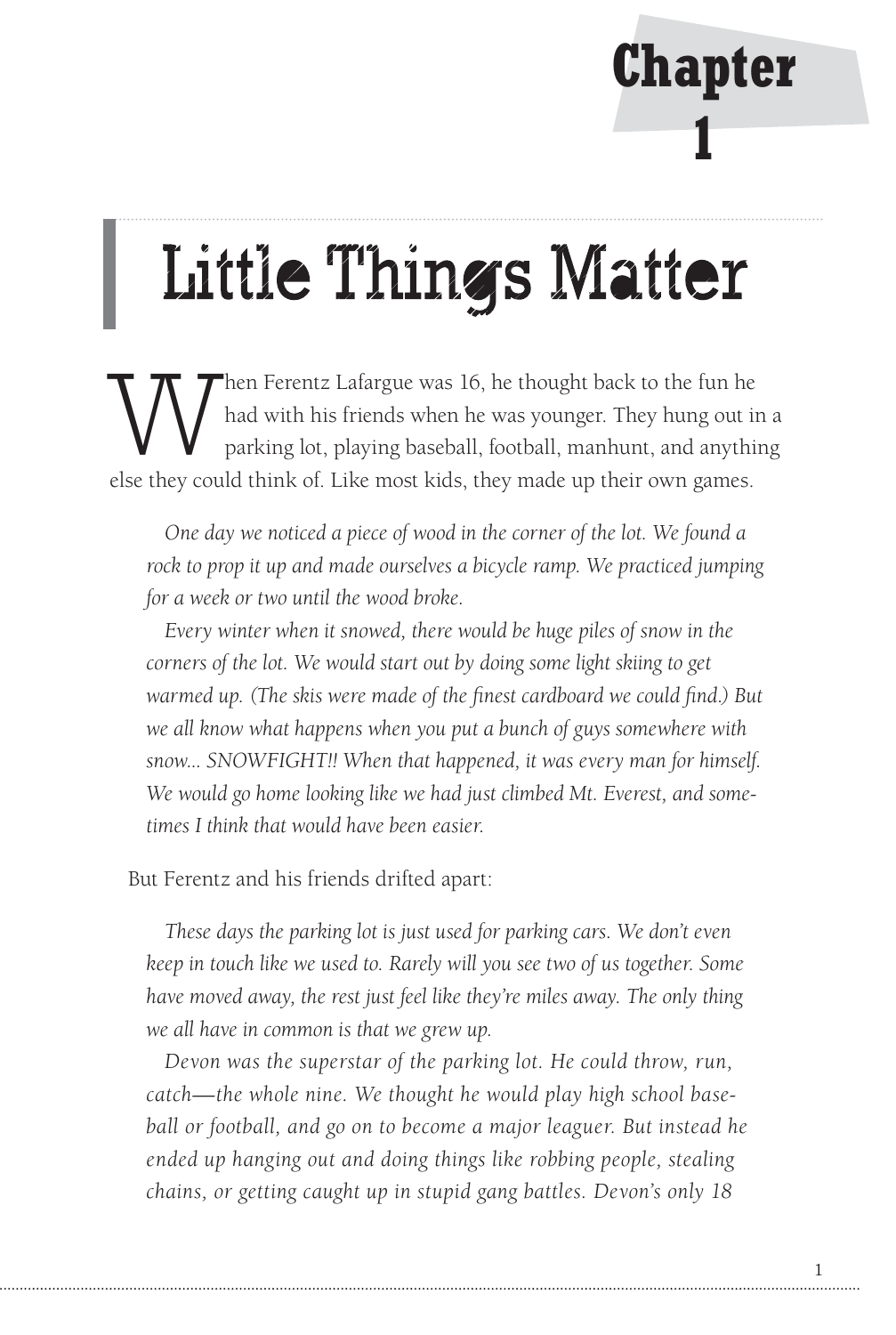*and has been sent to jail two times already. The sad thing is he has no fear of going back.*

*Devon's younger brother John was a pretty good ballplayer, too, but more importantly he was a B+ student and a born leader. Now John is 17 and has a kid, and he's not even close to a high school diploma. He was hardly ever in school last year. The word is that John is dealing guns.* 

*Then there's Angel, who used to be my best friend and in a way he always will be. One summer he lost his glove and, being that he was the only lefty*  in the parking lot, he taught himself to pitch right-handed. He could trick an *opposing batter with a wicked right-handed curve ball.* 

*Angel hasn't dropped out yet, but I doubt he goes to school more than five full days a year. He's dealing drugs. He used to have determination, but these days the only thing he seems determined to do is mess up his life.*

*I looked up to Devon and John and Angel. But I was smart enough to learn from their mistakes. I intend to go to college and study communications and advertising. One day, hopefully, I'll be writing for a big-time news*paper or working for an advertising company. Then I'd like to do whatever I *can to help out some of my old friends.* 

*Devon, John, and Angel still keep an eye out for me. Every time one of them sees an article I've written or hears about me doing anything else good, he's always ready to congratulate me and tell me to keep it up. It's almost like I'm their last hope of success: If I come out OK, then they'll honestly be able to say they had a hand in raising me.*

Perhaps you've known people as talented as Devon, John, and Angel. Any of them could have turned their skills in a better direction. Why didn't they? Because of three words: *Little things matter.* 

## **Point #1: Little Things Matter**

Those three words are the heart of this book. The slight edge is a pretty basic idea and you can sum it up this way: every day, every hour, every moment of your life, you face a choice. You can take a simple, positive action. Or you can take a simple, negative action. The difference between teens who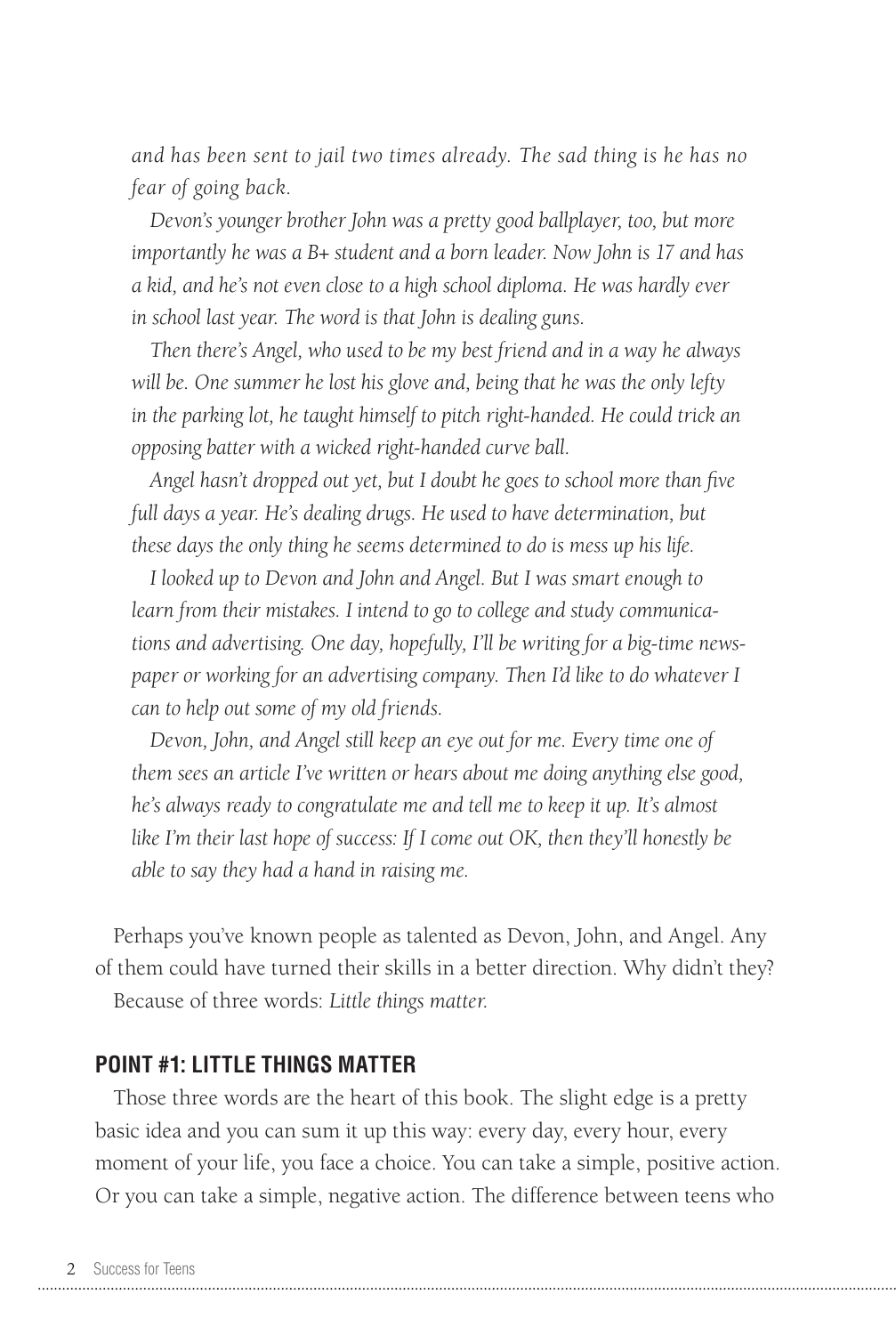feel successful and those who don't feel that way comes from the little choices they make about what they think, say, and do.

Simple actions, repeated over time, will determine the life you lead. Devon, John, and Angel didn't become dropouts involved in crime and drugs overnight. They made small choices, day after day, week after week, until they lost their way. That's the bad news. The good news is that everyone—even people who seem as lost as Devon, John, and Angel—can start making different choices today and turn their lives around. It's never too late to change.

The little things that lead to success are easy to do. They can be as simple as getting up on time in the morning, showing up at school, and doing homework. The steps can be very small—as small as choosing a different response in the moment.

The slight edge is a pretty basic idea. Whenever you face a choice, you can take a simple, positive action. Or you can take a simple, negative action. Simple actions, repeated over time, will determine the life you lead.

Mikaela Suarez, 13, from Rogers, Arkansas, likes to stay in the back of the class during dance class. She doesn't like the attention up front.

*One day my friend asked me if I wanted to stand up closer to the teacher and I said, "No, I'm fine where I am." But my teacher overheard and asked me to stand up* 

*front. During that whole class I was really mad* 

*at my friend. But I didn't say anything and instead focused on dancing. And that was a positive decision on my part, to not get mad or worry about what anyone was thinking.* 

Octavia Fugerson, 17, from Atlanta, Georgia, went into foster care when she was 15 and was very depressed, to the point where she sometimes thought of suicide. But she now plans to become a psychologist and someday have her own foster care agency staffed by former foster kids. What enabled her to deal with her pain and stick to her goals?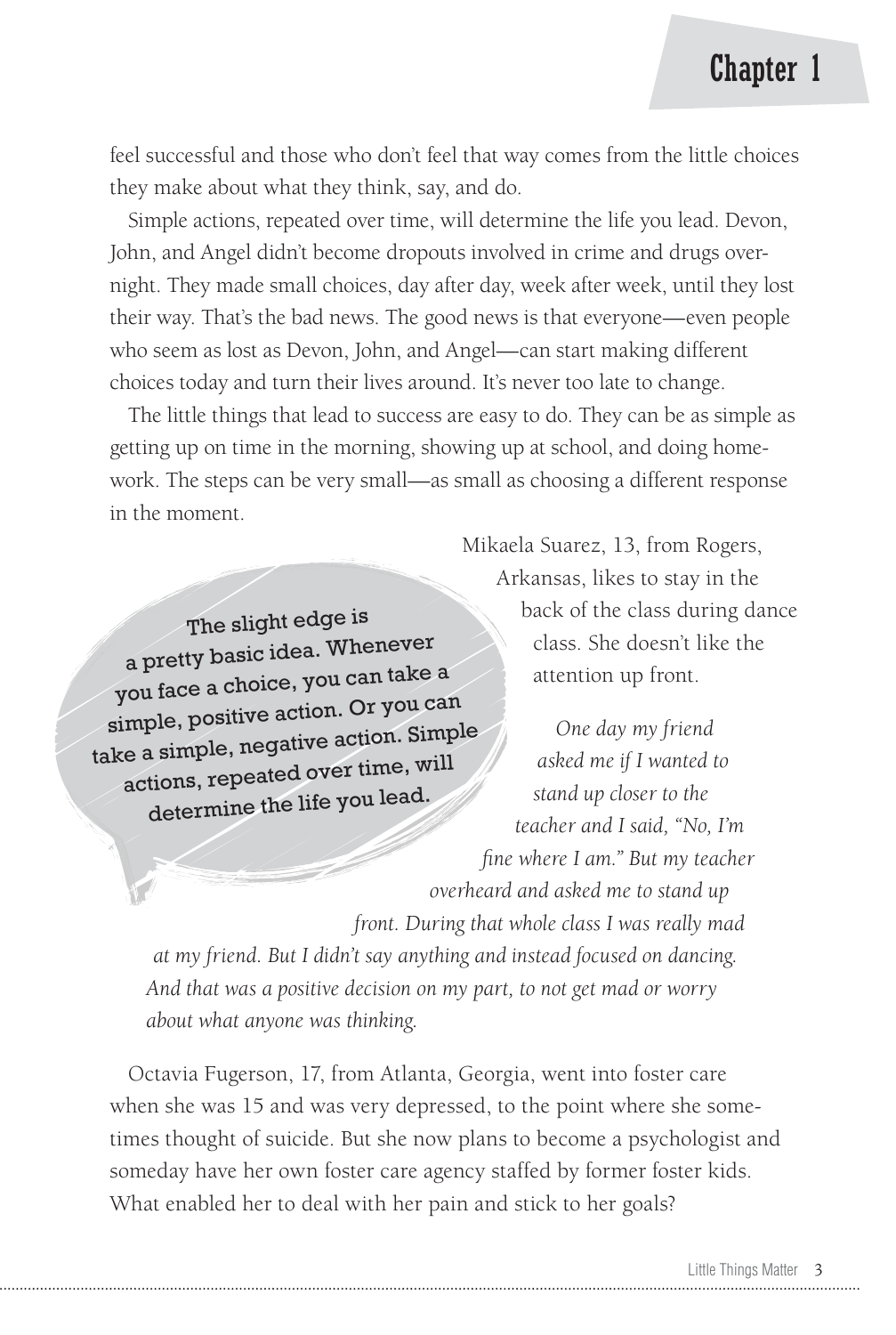I always looked for positive distractions. I knew if I got involved in drugs it *wouldn't help me, only bring me down more. I tried to distract myself through reading and writing. If I was having a real rough day, I would just read a book to distract me away from everything and take me to another world. Writing poetry also helps me. I can't honestly say that it takes the load off, but it helps me understand it, which takes the load off indirectly.*

Small actions compound over time. For example, if you exercise for an hour a day, you won't see much difference after a couple days or even a week. But after a couple of months you'll notice a big difference. A little effort each day will result in huge rewards over time.

Kyle Freas, 19, from Plano, Texas, found himself with too much time on his hands.

*I used to play basketball every day after school. I was on the school team. When the season was over, I had like three extra hours* 

*every day, because I was still in the habit of* 

*using that time to play basketball. I always wanted* 

*that extra time, but then when I had it I didn't know what to do with it.* 

So Kyle began spending an hour a day looking for ways to help other kids. In the last seven years he's raised thousands of dollars to help abused, homeless, and sick children. And Kyle considers himself just an average kid.

People get the idea that I'm not a normal teenager, that I don't have friends, *that my project is all I do. I'm a normal kid with normal friends. I play video games and sports. I'm nothing special. It doesn't take anything spectacular to have an influence like I've had. I just put in a little effort every day.* 

Mikaela, Octavia, and Kyle, each in their own way, used the slight edge:

- Mikaela chose to remain silent when she was angry instead of lashing out at her friend.
- Octavia turned to reading or writing when she was depressed.
- Kyle spent an hour a day on a new project.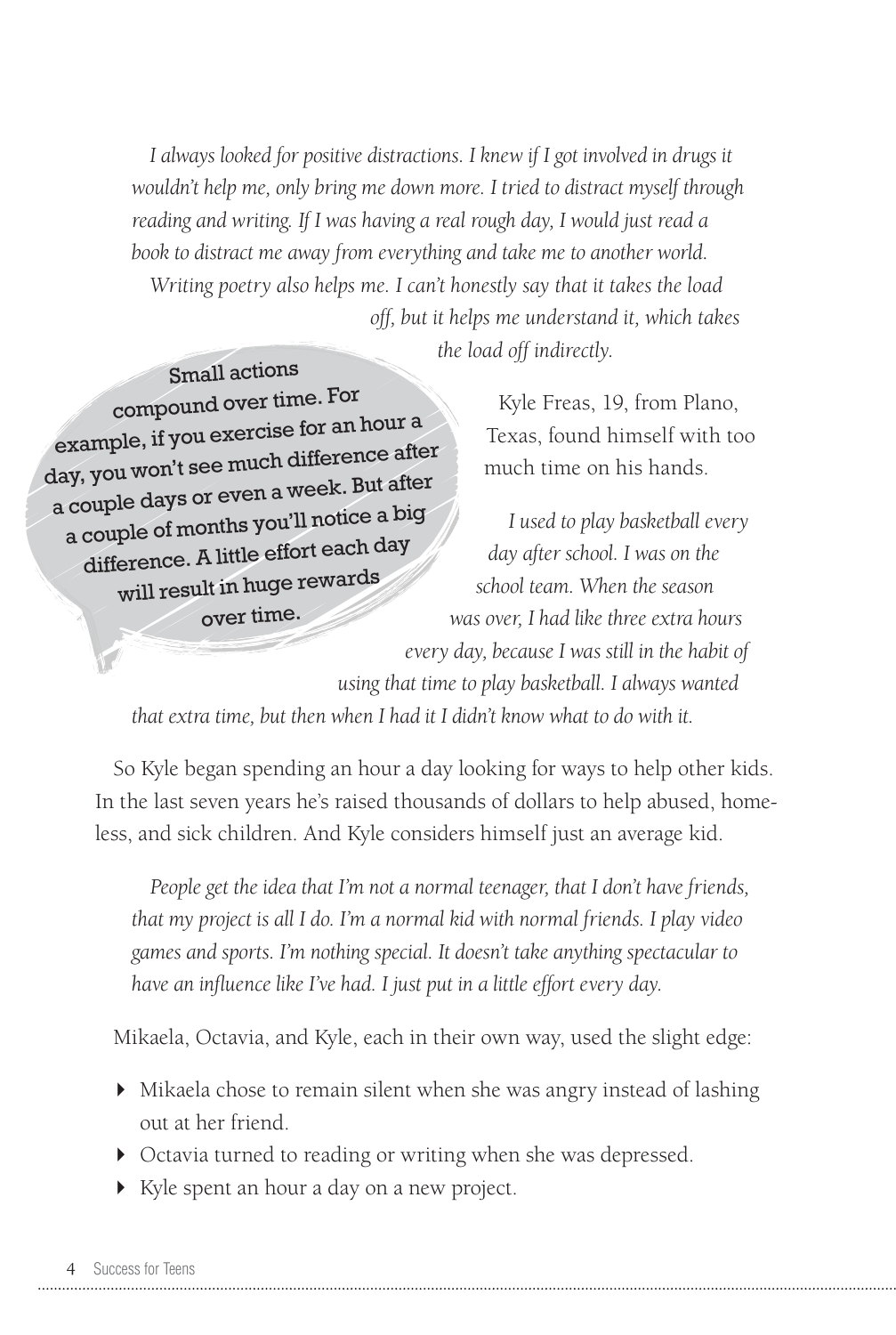# Chapter 1

The little things they did weren't so little after all.

Think about how this applies to your own life. For example, if you exercise for an hour a day, you won't see much difference after a couple days or even a week. But after a couple of months you'll notice a big difference. If you read 10 pages of a good book every day, it might not seem like a lot. But after one year, you'll have read more than two-dozen 150-page books. It's the same with learning to play a new instrument or improving at a sport. A little practice each day will result in huge rewards over time.

Taylor, 18, discovered how small actions compound over time as she played soccer. She has a passion for the sport and has played it since she was 5 years old. But the older she got, the more competitive the sport got. Although Taylor loves soccer, she's never liked running. And soccer is a sport that demands a lot of running. When she was 15, her trainer made Taylor's soccer team practice extra running drills.

*We had practice three times a week, and the first hour of it was conditioning. And then on the days when we didn't have practice our coach told us to go out and run three miles. And we had to be able to run those three miles in 30 minutes.* 

*For the entire first month, I couldn't even finish the three miles. I would stop at two and a half because the pain was so great. It made me sick to my stomach to run that far. It was blazing hot outside, because I'm in South Texas. And there would be days when I wouldn't run because I didn't feel like it.* 

I thought maybe I could get away with not doing it. But when I would show up *at practice the next day, you could tell who ran and who didn't. When I started*  to look like someone who was slacking, I realized that it was bigger than just me. I needed to help the team. I needed to do my part in order to make a difference.

*I had friends encouraging me. They told me, "We want to do well at the end of the season. If you love this sport, then you need to do what it takes to honor your commitment to it."* 

*So on the days I didn't feel like running, I would make myself put on my*  tennis shoes and go outside and do it. Even if I had to start slow, I realized I *was at least trying instead of sitting at home.*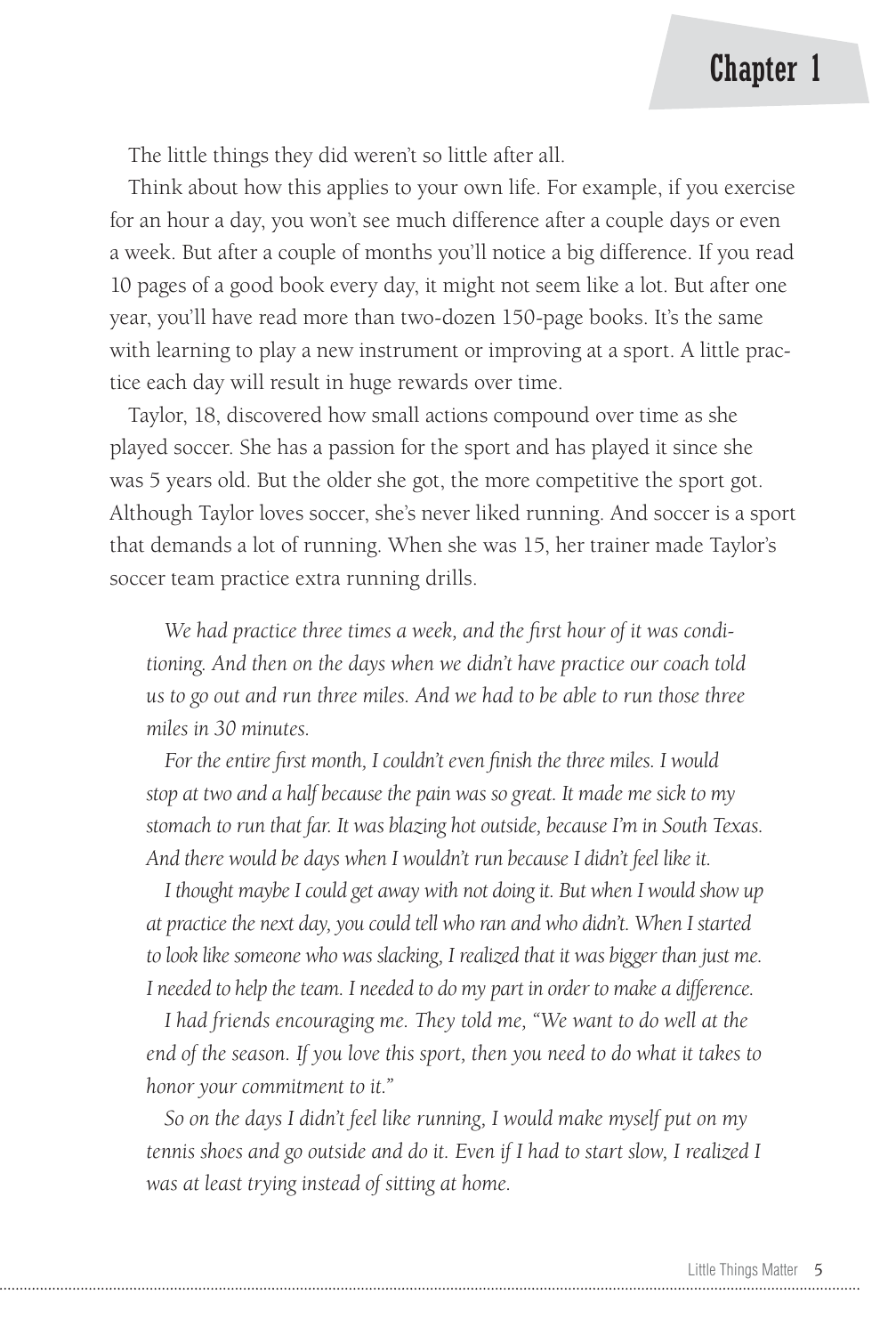*At the start I knew I couldn't run three miles in 30 minutes, so I told myself I'll do what I can and see how that goes. The first day I could do only two miles in 30 minutes. It was slow and painful because I hadn't been running. But once I kept going I could see myself getting faster, and once you see yourself getting faster the easier it gets. It took me two months to run the three miles in 30 minutes.* 

During the soccer season, coaches who were looking for college players scouted Taylor's high school team.

*Coaches would send me e-mails, saying, "I noticed you played the entire game, and it's really impressive to see girls who can last that long on the field and not show any wear and tear, to be able to play 100 percent the entire time." It was an eye opener to get these e-mails from college coaches*  who noticed how I could run so much, when a few months before I couldn't *even run three miles.*

Taylor is now attending college on a scholarship and playing for the school team.

Small actions compound over time. That means they grow in size and impact and lead to much bigger things. This is one of the most important lessons of the slight edge.

#### **ACTION STEPS**

- What small steps could you take to reach your goals?
- $\blacktriangleleft$  What steps could you start taking today?

## **Point #2: Knowing What to Do Isn't the Same As Doing It**

Teens we spoke to said that knowing how to do something and actually doing it are two different things. For example, Angel, Devon, and John had the talent and intelligence to know the right things to do, but still ended up making the wrong choices.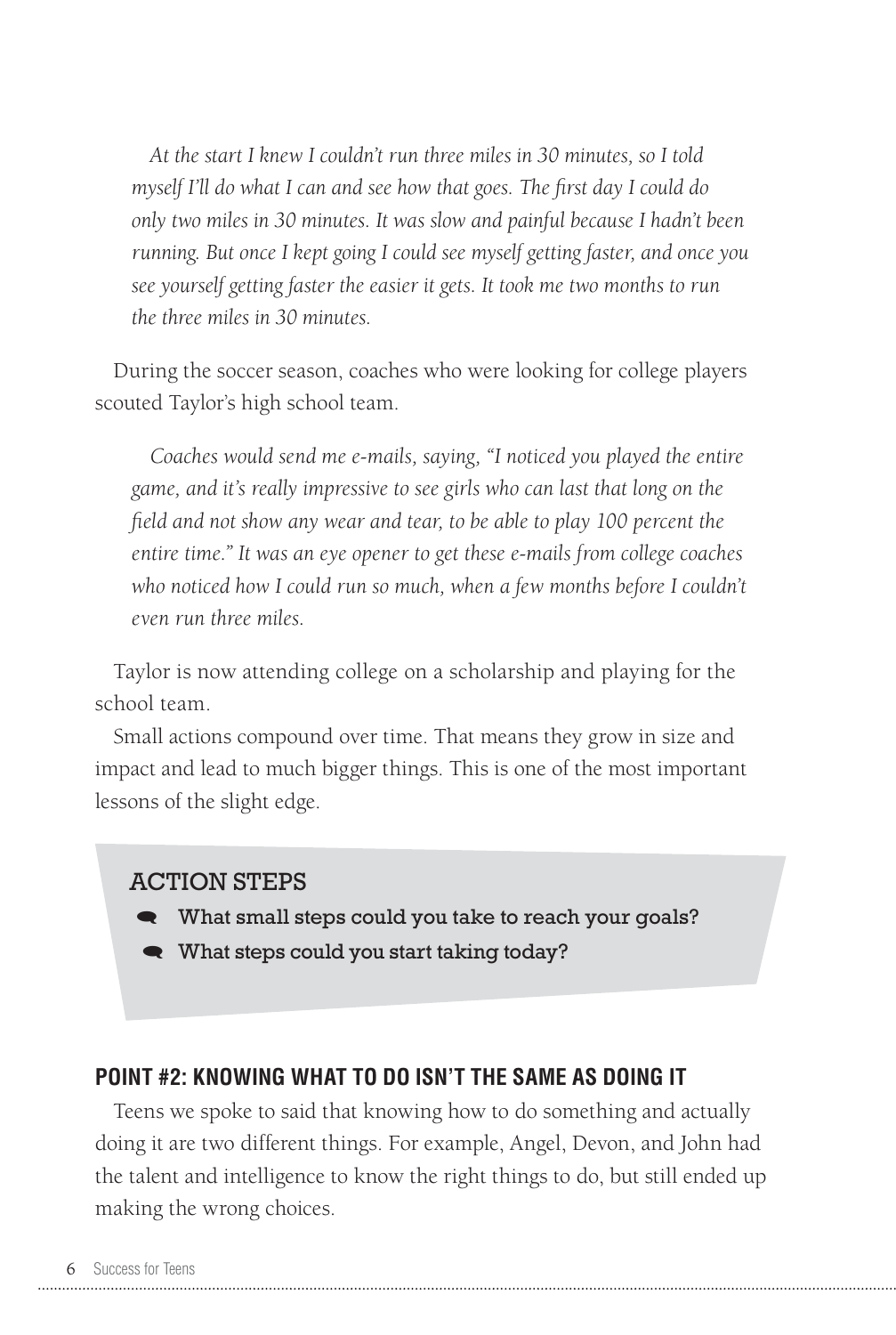# Chapter 1

Knowing how to do something isn't actually doing the thing. Having the answer to a problem isn't the same thing as using the answer to solve the problem. That's because the little things that are important to do are also easy *not* to do, so a lot of people don't do them.

You know this from your own life. What's easier—trying something you're afraid of, or not even trying in the first place? Going along with what others think, or being who you really are, even if it means feeling alone? Avoiding your feelings because they're too hard or painful to face, or facing them square on? Getting up and running in the morning, or sleeping late?

The answer is pretty clear—it's often a *whole lot* easier not to do the simple things.

Some teens told us they didn't do the little, positive things because of what other people thought. Jesselin Rodriguez, 16, faced this problem when she got into junior high. It wasn't cool to be a success in school. If you did well, you got teased. Failure was cool—not in the sense that everyone fails at one time or another and can learn from it, but in the sense that it was cool to not do your best and be stuck in failure forever.

*When I was in elementary school, doing well in school was the only thing that mattered to me. But when I got to junior high that all changed.* 

*The atmosphere in junior high was totally different. When I walked in there for the first time, it seemed like everyone was just chillin'. I saw kids hanging out in the auditorium when they didn't belong there and even screaming at teachers. There was a fight almost every day. No one seemed to care about classes.*

In that school you looked crazy if you were doing any work. The important *thing was to have friends. If you didn't have friends, you were nothing. You'd get picked on, cursed out, and if people fought you it was never one-on-one.* 

*I decided schoolwork wasn't going to be my top priority anymore. I thought my classmates would like me better if I acted more like them* lazy and not caring about anything except going home to watch TV.

*So I made it a point to have friends and started thinking of school as a playground. I could do anything there—cut classes, write on the walls,*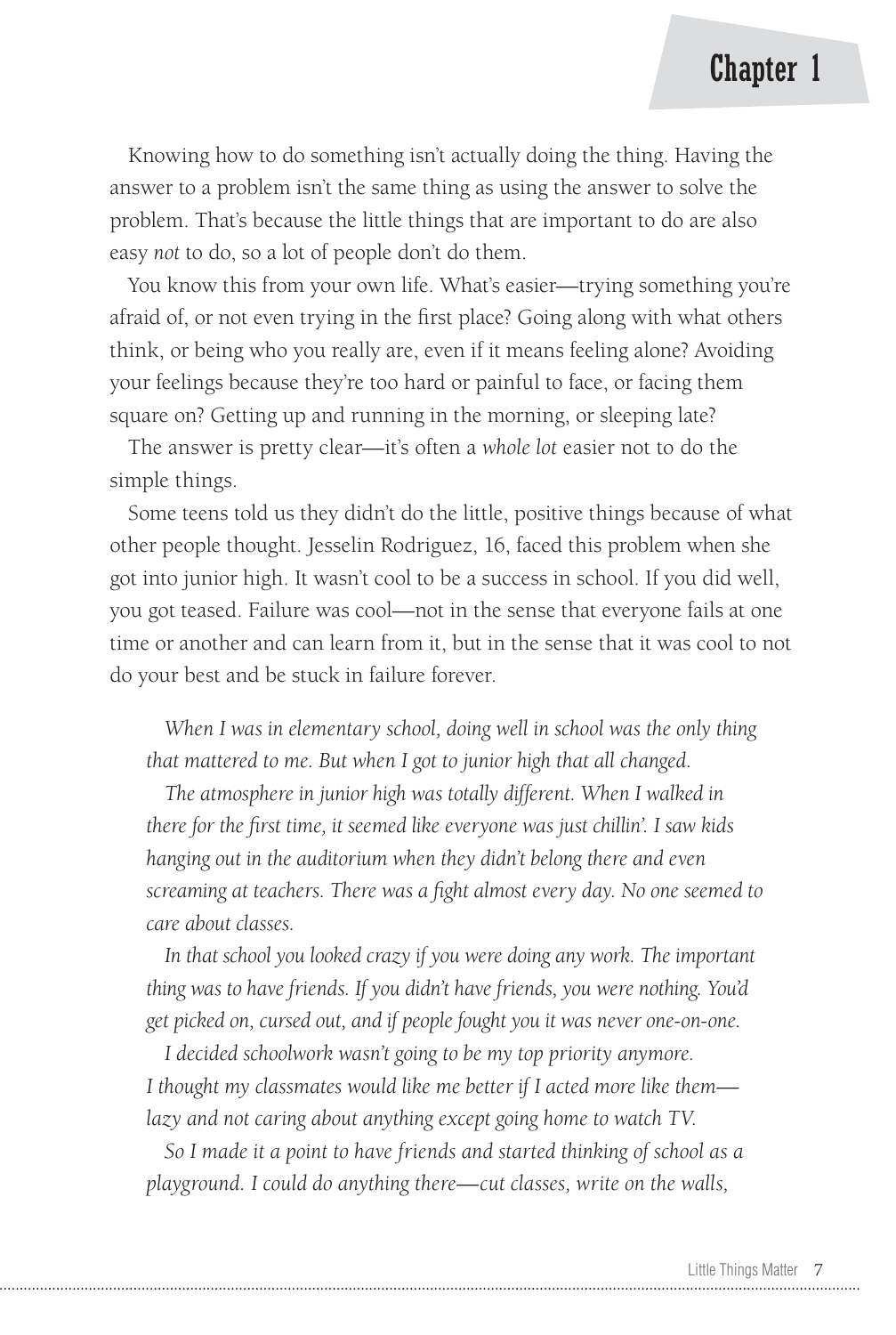*hide in the bathrooms—and nobody knew about it because there were too many kids.*

*When I did go to class, I'd walk in 20 minutes late, sit with a friend, and talk the rest of the period away. When the teachers asked me why I was late, I told them that I was in the bathroom or that I was talking to another teacher about something. They wouldn't bother me after that.*

*I did just enough work to pass, but I made it a point to never let my friends find that out. On the days when I did my homework, I used to give it to the teacher after class so my friends wouldn't see. If they knew, I was sure they would give me a hard time. They would be like, "What are you doing the work for? You think you're better than us?"*

*Then my class was divided up. The kids with the worst behavior and grades, including most of my friends, were sent to a different class. Since I didn't have my crew to do things with anymore, I had two choices—I could either not go to school at all, or I could start doing my work.*

*I knew my mother would kill me if I didn't go to school, so I started to go to class every day and began to do my homework on a more regular basis. My teachers were happy, and so was I.*

*By the time I was in eighth grade, I had worked my way up to a B average. I still felt that I could do better, but I didn't want to get higher grades than most of the people in my class. I thought they would get mad at me and be like, "Oh, now she thinks that she's smarter than me."*

#### Soon Jesselin started high school.

*Then came ninth grade and a big reality check. I thought that high school was going be a bigger playground than junior high. I was wrong. Even though most of the kids were the same, the atmosphere was very different.*

*It was a brand-new alternative school and there were only about 50 students in the whole place. Every teacher knew who you were and where you were supposed to be every minute of the day. I had to do my work because there was no place to hide.* 

*My teachers knew that I was smart and saw right through my front of acting like I didn't care. Still, I thought that as long as I handed in a couple*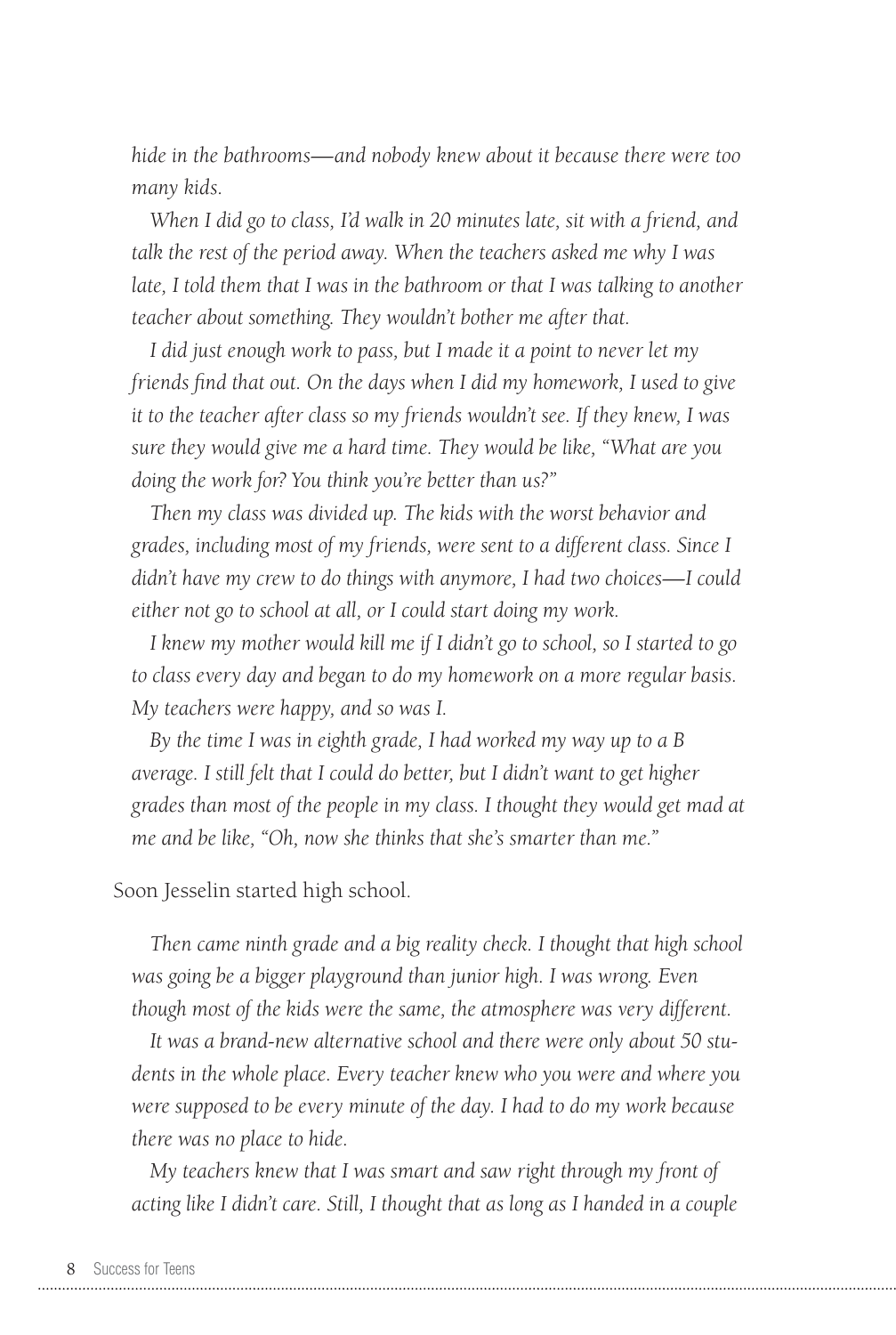# Chapter 1

*of pieces of work they would be satisfied and not bother me. For my whole freshman year, I was constantly told that I could do better. But it just went in one ear and came out the other.*

*Over the summer after ninth grade, I was talking to a friend who was in college. He asked me how I was doing in school. I told him that I was doing OK.*

*"How OK?" he asked. I told him I was doing just enough to pass. He asked me why, because he knew I could be at the top of my class if I wanted to be. I told him that I had gotten very lazy.*

*Then he asked me if I wanted to go to college. I told him that what I really wanted was to get a scholarship so I could go to a college out of state.*

*My friend told me there was no way I was going to get a scholarship. He even told me to forget about college at all, because I probably wouldn't finish high school the way I was going.* 

*He put so much fear in me that I spent the rest of that summer thinking about what he said. It was the same thing my teachers had been telling me for years. It finally started to sink in. For a long time, it had been my dream to be the first one in my family to graduate from high school and go to college. Now I realized that I was going to have to work to make that dream come true.*

#### Jesselin began to change.

*For all of 10th grade, I did nothing but work. Breaking my lazy habits was the hardest thing I have ever done. I had to get used to doing my homework every night, not just when I felt like it. And I had to make a lot of sacrifices. I*  couldn't sit home and watch TV all day. I hardly listened to music. And I didn't *see a lot of my friends outside of school. They would say, "Jesse, let's go downtown so I can go buy this shirt" or, "Let's go downtown and just chill." And I was always saying, "No, I can't, I have to stay after school and finish my work."*

*So, here I am, a junior almost ready for college—not at all ashamed of how bright I am, and not caring who knows it. It feels like the good girl I once had inside me has come back.*

Jesselin learned that success can mean going against what's popular and sacrificing for what you really want. She started doing the little, positive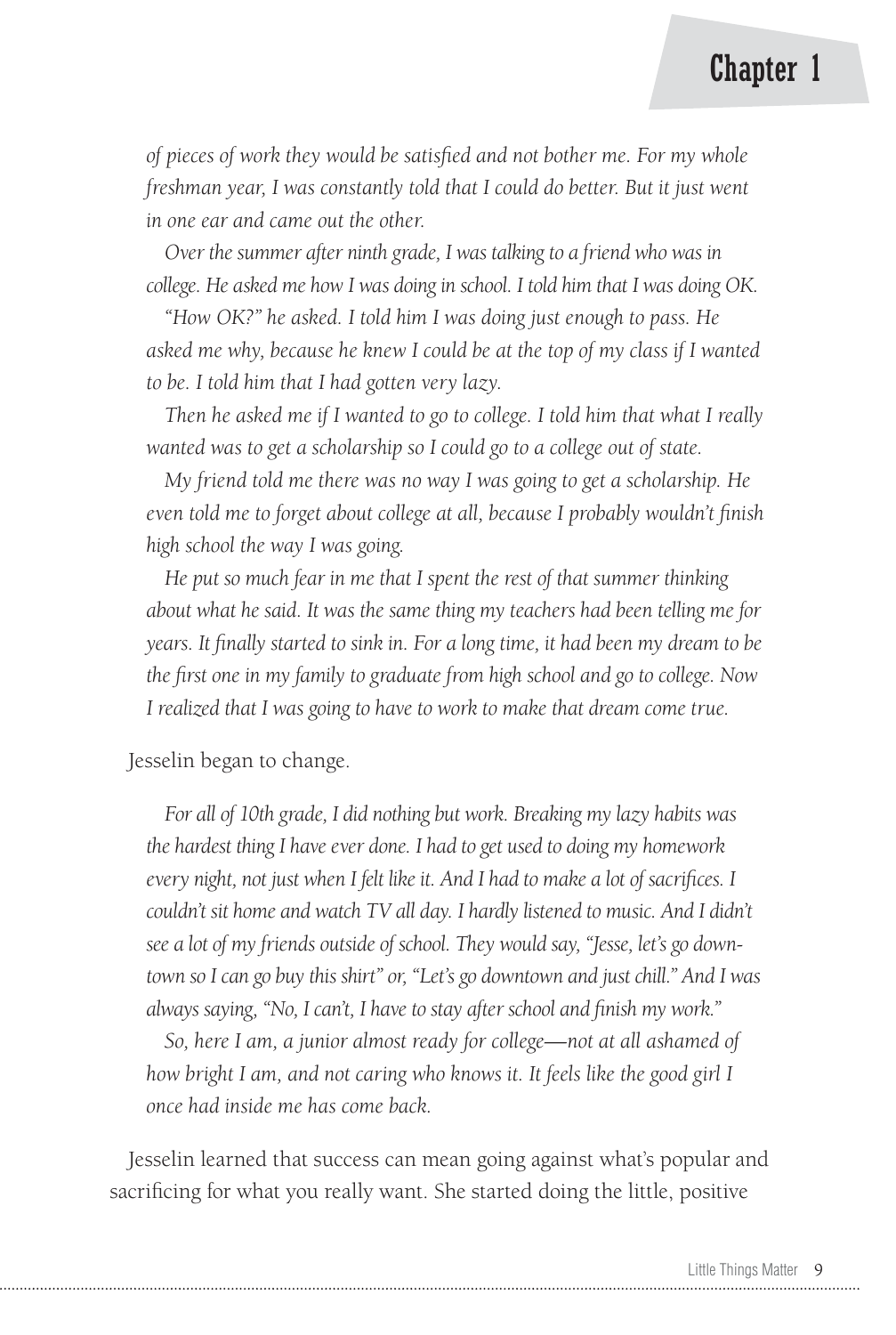things even when she didn't feel like it. She started to believe in herself and in what she knew was most important. And she started using that knowledge, even if other people were telling her something different. Instead of just knowing the right things to do, Jesselin actually did them. And she grew as a person and made herself a better life.

### Action Steps

- Is there something you know you should be doing that you're not doing?
- $\bullet$  What's stopping you from taking that small, positive step?

## **Point #3: The Ripple Effect**

You've heard the expressions "timing is everything" or "he was in the right place at the right time." What that means is that by doing the small, positive things, you increase the chances that other positive things will happen to you. It's like tossing a rock into a pond—you'll see a splash and the ripples spreading out, but those ripples can go far beyond what you see. They can go all the way to the opposite shore.

It's the same thing in life, although you often don't see the ripples until something good happens (or something not so good). For better or for worse, even your smallest actions create a ripple effect that has a huge impact on you and the people around you, even when you don't see it or aren't aware of it.

Jordan Schwartz, 14, of Marietta, Georgia, knows from experience that when you do a simple, positive thing, you never know where it will lead. A few years ago she was traveling with her family and passing through an airport.

*There was a woman there who had lost all her travel papers and she didn't speak one word of English. She was Spanish-speaking. My mother, who speaks Spanish, noticed something was going on and went over and offered her services. And she helped the woman get her forms filled out*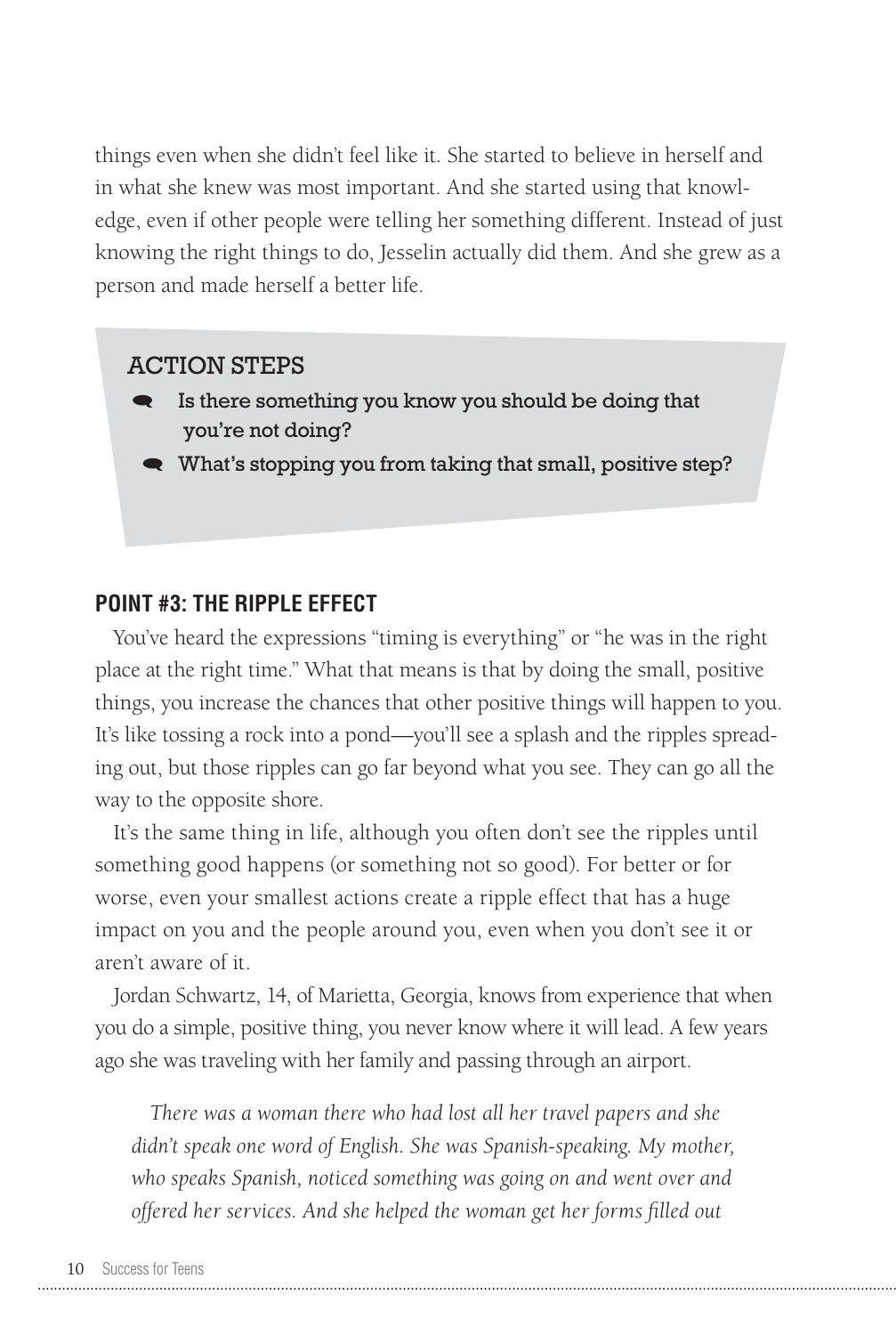*and on her way. It was all done in about a half-hour, with my mom stepping up to the plate, when it would have taken an hour with a translator.* 

That incident made a big impact on Jordan, because it made her think about helping others.

*Some people think that community is just your town or your city. It's bigger than that—a sense of community means a sense of right and wrong, a sense of what to do in certain situations.* 

Jordan kept thinking about what happened in the airport when she got home. At the time she was raising money for a local police canine unit. She just wanted to donate the money, but the police commissioner invited her to make a speech about her project.

*After it was over, the commissioner thanked me, said I did a great job, and said if I ever needed anything in the future to please let him know. So I took him up on his word.*

When you do small, positive things, it increases the chances that other positive things will happen to you. Your smallest actions affect you and the people around you, even when you don't see it or aren't aware of it.

Ever since her mother helped the Spanish-speaking woman, Jordan had been thinking about people's attitudes about bilingualism, or speaking more than one language. Some people in her community think it's great that people speak Spanish in this country, while others think Americans should only speak English.

Like her mother, Jordan speaks both English

and Spanish, and she decided to start a bilingual theater for children to teach tolerance and acceptance of everyone, no matter what language they speak. When the police commissioner asked if she needed anything, she told him about her idea and asked for his help.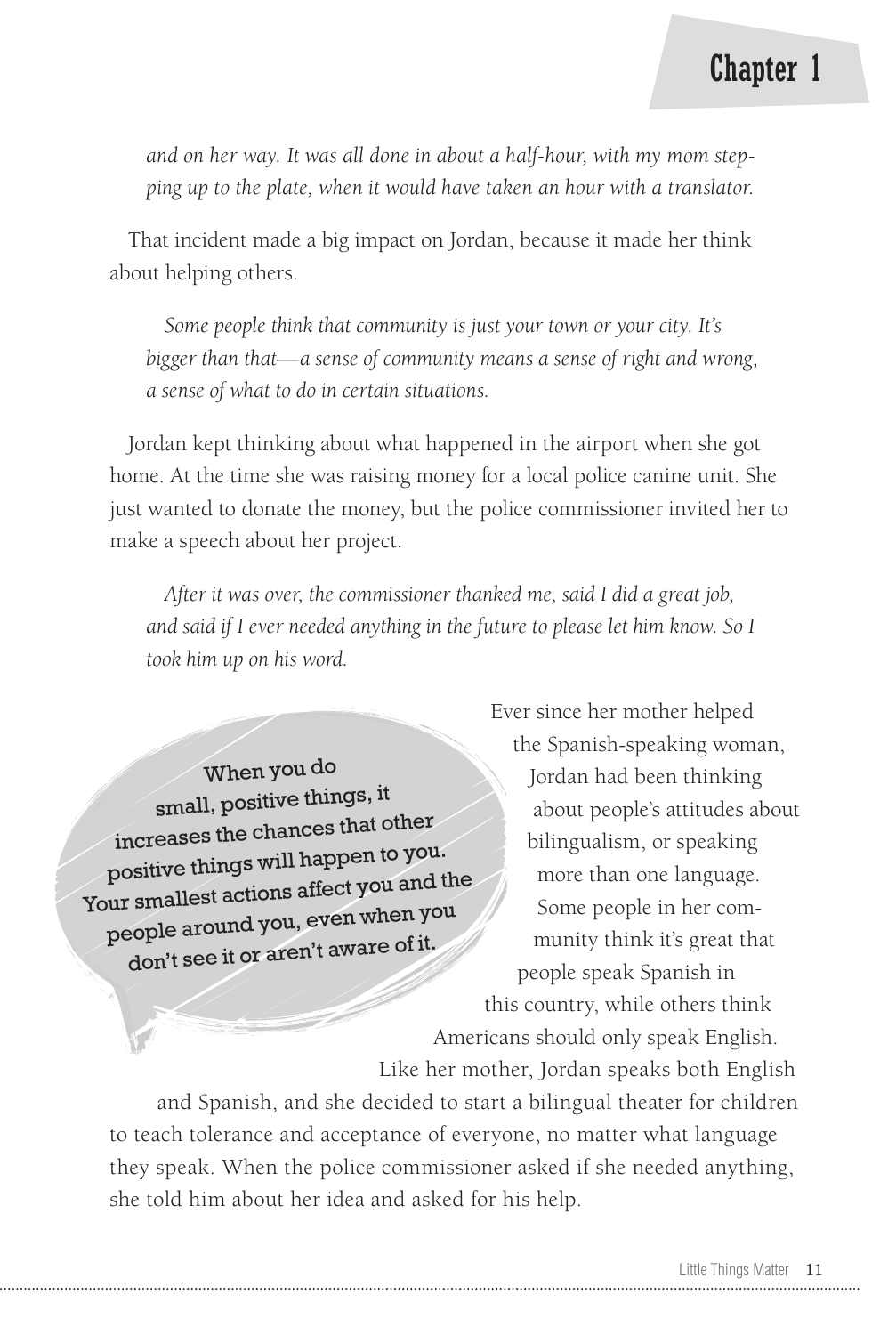The commissioner helped Jordan get permission to use school auditoriums to stage her productions. And that started her theater project on its way.

*I was sending e-mails and putting flyers in the windows of local shops and businesses. After about a week or two of that, I started getting calls from people who wanted to help.*

Today, Jordan's project—called the Children's Bilingual Theater—puts on several theater productions each year, in both English and Spanish, involving more than 100 young people.

And it happened because of the ripple effect:

- Jordan's mother helps a stranger in an airport.
- Jordan thinks about the meaning of community and starting a theater project.
- She's already working on another community project and an adult offers to help Jordan with anything she needs.
- With his help, Jordan starts her theater project.
- Soon the word spreads and other people are pitching in to help.

When you take a small, positive step, you never know where it will lead. But if you take that first step, the chances are great that more positive things will happen to you.

## Action Steps

- Have you seen the ripple effect in your own life?
- Have you ever taken a positive step that led to another positive thing for you?

### **Point #4: Make the Right Choice at the Right Moment**

Only you can define what success means. But however you define it, the slight edge basically means doing the right thing at the right moment. That's where it all starts, and that often takes a lot of courage.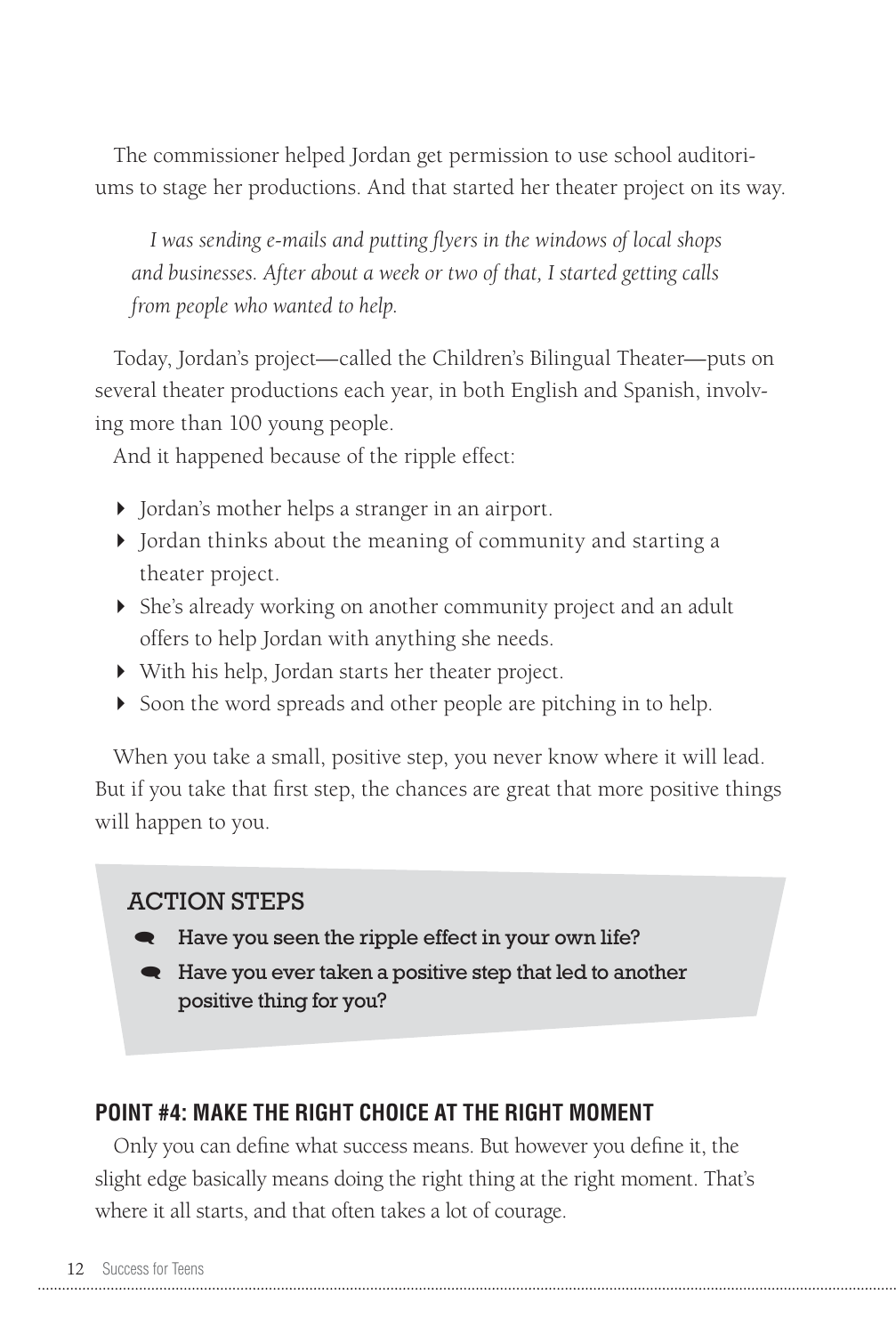Chantel Clark understands this. When she was a senior in high school, Chantel hated a girl named Kim.

*Kim was dark-skinned, with short hair she often wore in braided extensions. She was loud for no good reason and would get nasty with you in a heartbeat! She didn't care what people thought or said, dressing how she wanted regardless of trends.*

*Kim and I had different styles, but we were also a lot alike, and we found each other threatening because of that. In freshman year we got into a fight. She started it, over some "he-said, she-said." I won and gained my peers' respect.* 

*After that, I had to live up to my reputation. So when I walked past*  her, I had nothing to say. If we saw each other in the mall, we would roll *our eyes at each other. If we saw each other at a party, we made it our business to walk past each other with disgust.*

*But when I came back to school from summer vacation senior year, I saw my archenemy and she was no longer the same. Kim didn't do her hair or dress nice anymore. She didn't even hang out with her group of friends. I began to see people picking on her for no reason, calling her names, throwing things at her, and starting fights.*

*I heard through people that Kim was homeless because her mom kicked her out. She was getting skinny, her face looked like death and, honestly, I*  was worried. For the first time I did not want to pick an argument with her.

Chantel's attitude toward Kim began to change:

*I know pain firsthand, and it's weird—once you've been hurt or gone through some trials, it's like you know when someone else is hurting inside. You can sense it, you can feel it. I had a yearning inside to talk to Kim, because I was sure I could speak to her like no one else could.*

*One day I went to the office of the school social worker, Ms. Bee, and saw Kim crying. I felt a heaviness in my chest. I wanted to reach out to her, but I couldn't.*

*I was scared about talking to her. What would people think? I also thought*  to myself, "What if I try to be nice and this chick gets smart? I might curse *her out." So my pride, my temper, and my attitude kept me still.*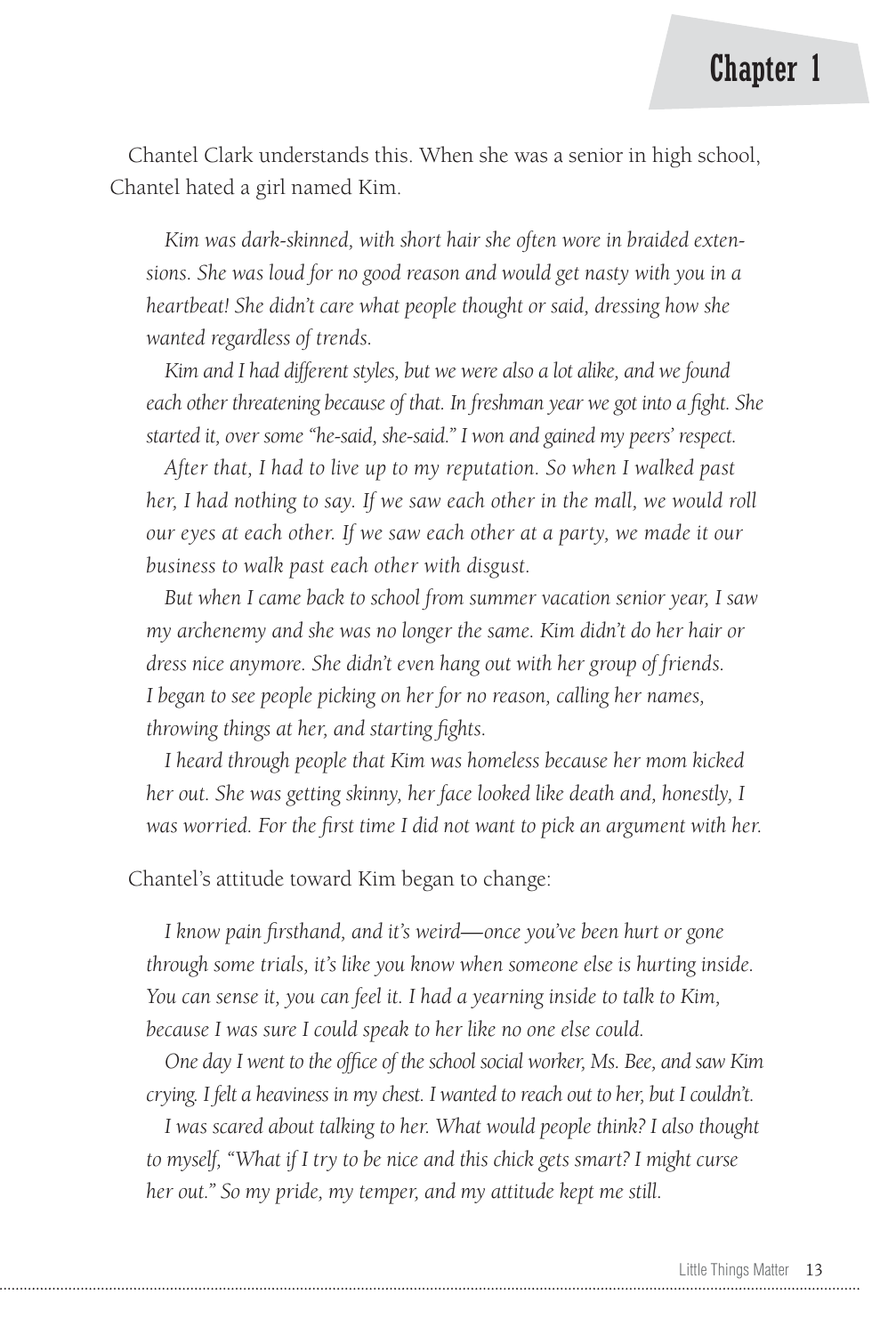*I left Ms. Bee's office wondering what I could do. How could I speak to Kim? What would she say?*

*I returned to Ms. Bee's office later that day and asked her what was wrong with Kim, but she knew our rivalry and said it was confidential. So I asked Ms. Bee if she could set up a meeting between Kim and me. I explained that I saw how much pain she was in and wanted to help in any way I could.*

However you define success, the slight edge basically means doing the right thing at the right moment. That's where it all starts, and that often takes a lot of courage.

*Ms. Bee knew my life story and that I would be able to say things that only the two of us could have understood.*

> *About a week or so later, Ms. Bee called me into her office, and Kim was there. I suddenly felt out of place and weird, but I went in anyway.*

*I said to Kim, "I came from a broken home, my life was never a bowl of* 

*cherries. My mother, a drug abuser. My father, missing* 

*in action. No one knew when he would pop up. But I was strong enough to overcome. You're beautiful and strong, and if you ever need a shoulder to cry on, I'm here."*

*Kim was shocked. She looked at me with this face that said, "No way."*  I guess she never saw me as the type to have a hard life, because I hide it *so well.* 

*I told her how this fairy princess in a glass castle is my image, but it's only a lie. We told each other things that almost nobody knew, and we laughed about it, too. After that conversation we became true friends, because we trusted each other. People often stared at us and talked behind our backs, because we were once enemies but are now friends. They could never understand the relationship we had.*

*I gave her clothes, lent her money, and snuck her into my house to eat and to hang out. We became like sisters.*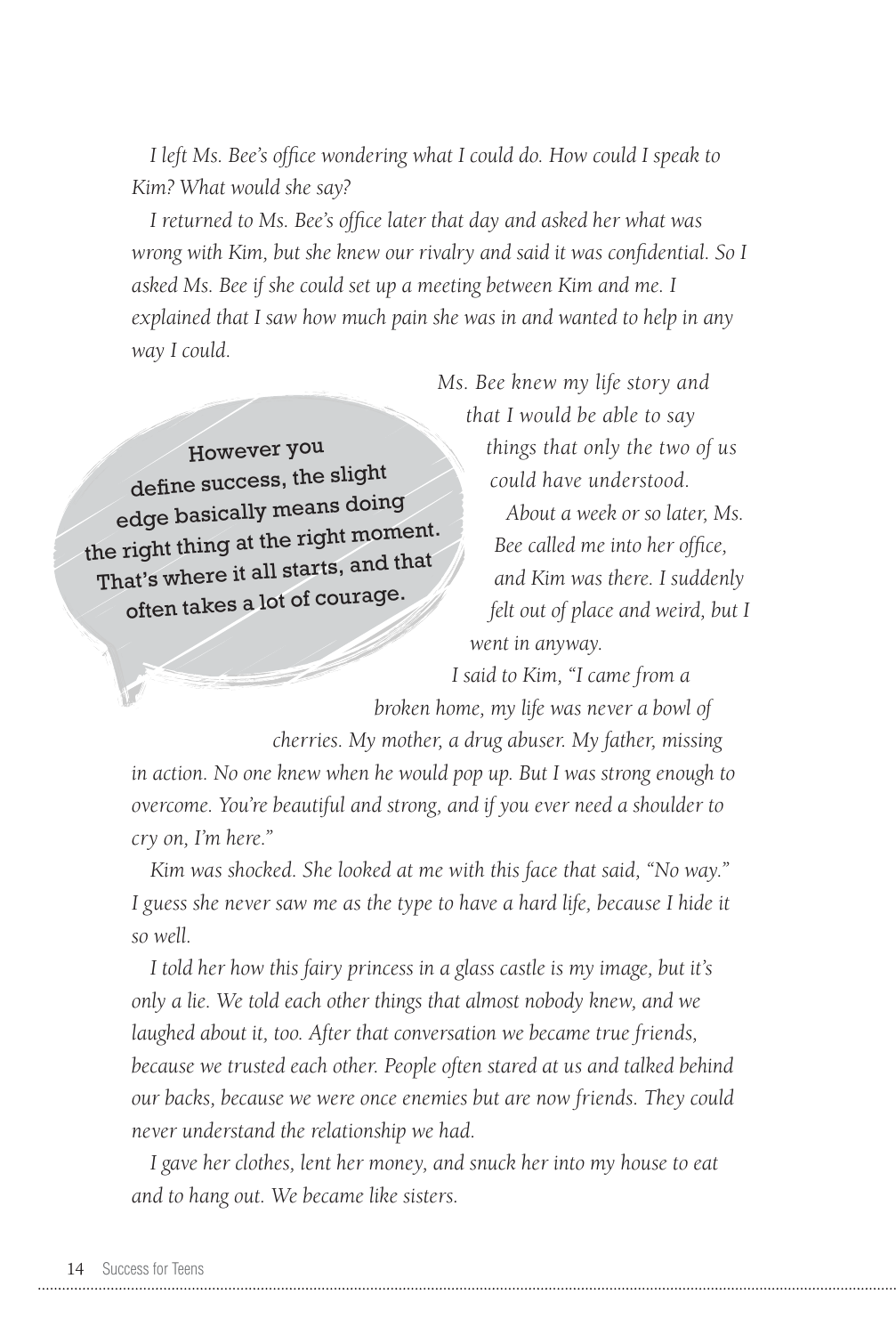# Chapter 1

*We realized we could both change and be our real selves. She didn't need*  to be loud to be respected. I found out that I didn't have to pretend all the time. I could be me without worrying about what anyone else would think. I *helped Kim to find herself again and in return I found me.*

Success is more than finding the right job someday or making a lot of money. It's about doing the right thing at the right time.

That takes faith and courage. Chantel had faith in knowing the right thing to do and the courage to do it. Once you start using the slight edge, you will have both faith and courage to make the right choices.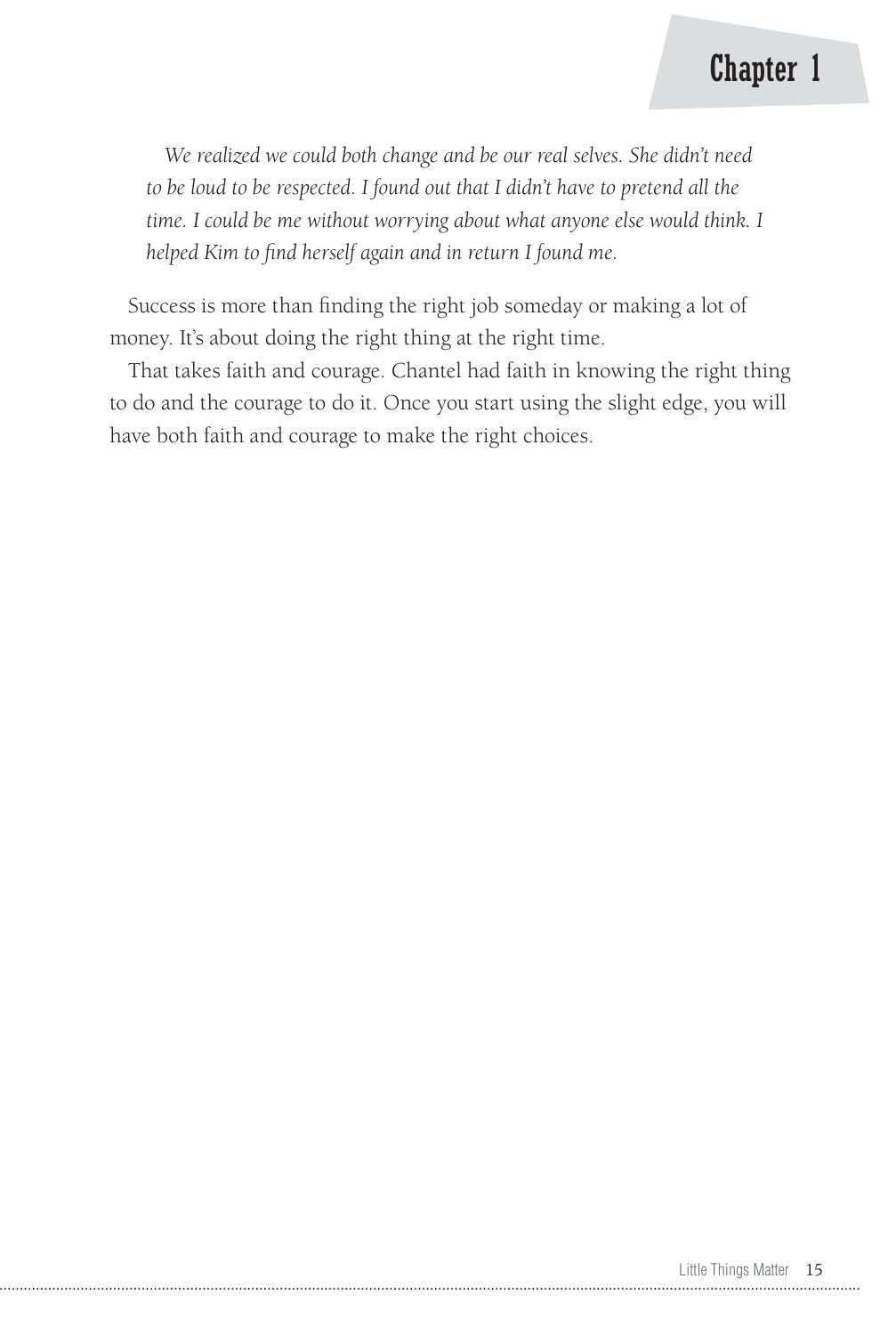# <span id="page-29-0"></span>Think About It

What Does Success Mean to You?

What does success mean to you? To find out, start with these questions:

- ✎ What's important to you?
- ✎ What do you like to do?
- ✎ What do you care about?
- ✎ What things mean the most to you?

After you've thought a while, jot down your thoughts in the spaces below.

\_\_\_\_\_\_\_\_\_\_\_\_\_\_\_\_\_\_\_\_\_\_\_\_\_\_\_\_\_\_\_\_\_\_\_\_\_\_\_\_\_\_\_\_\_\_\_\_\_\_\_\_\_\_\_\_\_\_\_\_\_\_ \_\_\_\_\_\_\_\_\_\_\_\_\_\_\_\_\_\_\_\_\_\_\_\_\_\_\_\_\_\_\_\_\_\_\_\_\_\_\_\_\_\_\_\_\_\_\_\_\_\_\_\_\_\_\_\_\_\_\_\_\_\_ \_\_\_\_\_\_\_\_\_\_\_\_\_\_\_\_\_\_\_\_\_\_\_\_\_\_\_\_\_\_\_\_\_\_\_\_\_\_\_\_\_\_\_\_\_\_\_\_\_\_\_\_\_\_\_\_\_\_\_\_\_\_ \_\_\_\_\_\_\_\_\_\_\_\_\_\_\_\_\_\_\_\_\_\_\_\_\_\_\_\_\_\_\_\_\_\_\_\_\_\_\_\_\_\_\_\_\_\_\_\_\_\_\_\_\_\_\_\_\_\_\_\_\_\_ \_\_\_\_\_\_\_\_\_\_\_\_\_\_\_\_\_\_\_\_\_\_\_\_\_\_\_\_\_\_\_\_\_\_\_\_\_\_\_\_\_\_\_\_\_\_\_\_\_\_\_\_\_\_\_\_\_\_\_\_\_\_

# **What are five things you're good at? List them here:**

**Now, what are five things you love to do, whether or not you're especially good at them? (You may end up listing some or all of the same things in your first list. That's OK.)**

\_\_\_\_\_\_\_\_\_\_\_\_\_\_\_\_\_\_\_\_\_\_\_\_\_\_\_\_\_\_\_\_\_\_\_\_\_\_\_\_\_\_\_\_\_\_\_\_\_\_\_\_\_\_\_\_\_\_\_\_\_\_ \_\_\_\_\_\_\_\_\_\_\_\_\_\_\_\_\_\_\_\_\_\_\_\_\_\_\_\_\_\_\_\_\_\_\_\_\_\_\_\_\_\_\_\_\_\_\_\_\_\_\_\_\_\_\_\_\_\_\_\_\_\_ \_\_\_\_\_\_\_\_\_\_\_\_\_\_\_\_\_\_\_\_\_\_\_\_\_\_\_\_\_\_\_\_\_\_\_\_\_\_\_\_\_\_\_\_\_\_\_\_\_\_\_\_\_\_\_\_\_\_\_\_\_\_ \_\_\_\_\_\_\_\_\_\_\_\_\_\_\_\_\_\_\_\_\_\_\_\_\_\_\_\_\_\_\_\_\_\_\_\_\_\_\_\_\_\_\_\_\_\_\_\_\_\_\_\_\_\_\_\_\_\_\_\_\_\_ \_\_\_\_\_\_\_\_\_\_\_\_\_\_\_\_\_\_\_\_\_\_\_\_\_\_\_\_\_\_\_\_\_\_\_\_\_\_\_\_\_\_\_\_\_\_\_\_\_\_\_\_\_\_\_\_\_\_\_\_\_\_ \_\_\_\_\_\_\_\_\_\_\_\_\_\_\_\_\_\_\_\_\_\_\_\_\_\_\_\_\_\_\_\_\_\_\_\_\_\_\_\_\_\_\_\_\_\_\_\_\_\_\_\_\_\_\_\_\_\_\_\_\_\_

**And now, let's take it a step further, too: What are five things you would**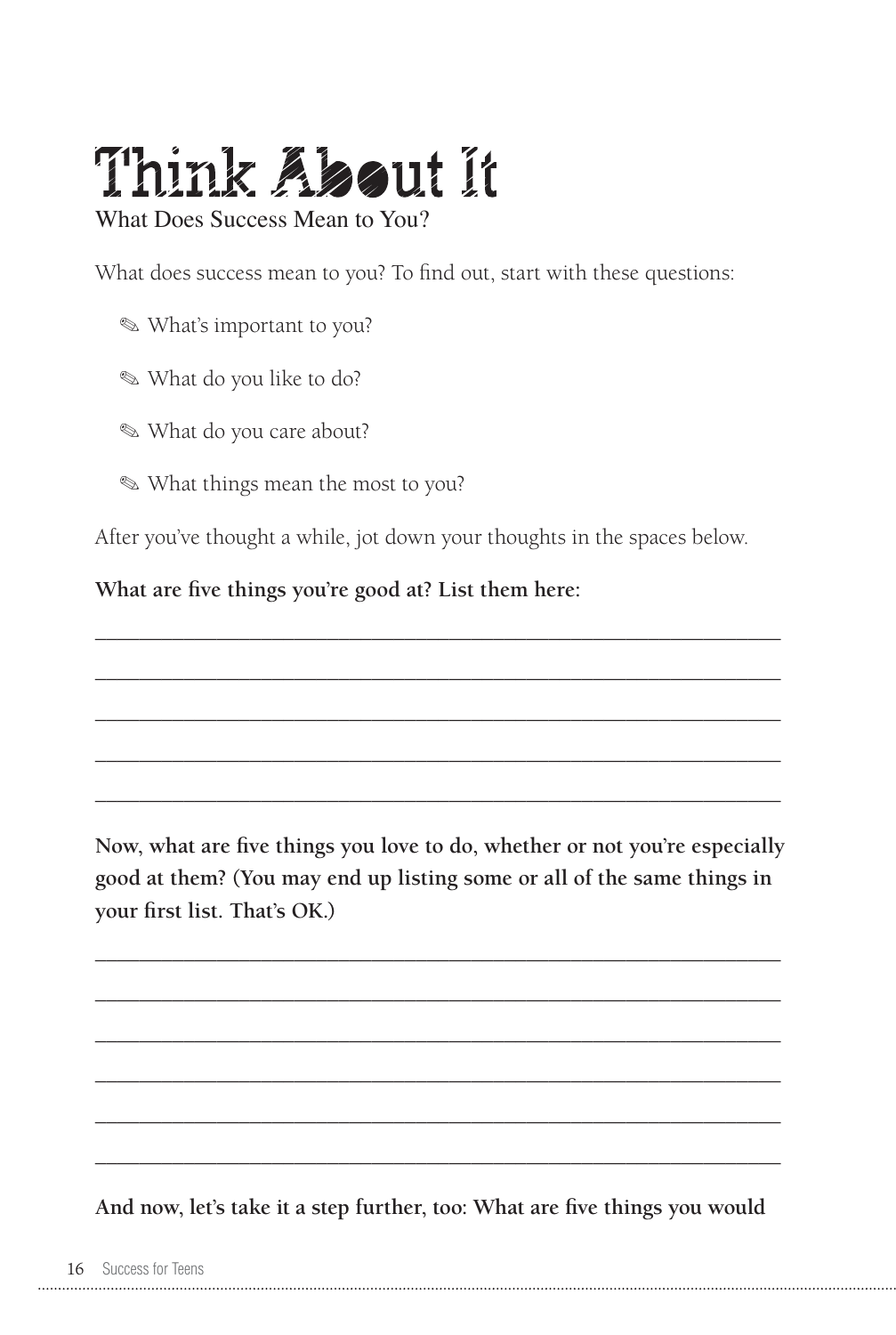# Chapter 1

**do if you could, no matter how outrageous they are, even if you think you're no good at them?**

\_\_\_\_\_\_\_\_\_\_\_\_\_\_\_\_\_\_\_\_\_\_\_\_\_\_\_\_\_\_\_\_\_\_\_\_\_\_\_\_\_\_\_\_\_\_\_\_\_\_\_\_\_\_\_\_\_\_\_\_\_\_ \_\_\_\_\_\_\_\_\_\_\_\_\_\_\_\_\_\_\_\_\_\_\_\_\_\_\_\_\_\_\_\_\_\_\_\_\_\_\_\_\_\_\_\_\_\_\_\_\_\_\_\_\_\_\_\_\_\_\_\_\_\_ \_\_\_\_\_\_\_\_\_\_\_\_\_\_\_\_\_\_\_\_\_\_\_\_\_\_\_\_\_\_\_\_\_\_\_\_\_\_\_\_\_\_\_\_\_\_\_\_\_\_\_\_\_\_\_\_\_\_\_\_\_\_ \_\_\_\_\_\_\_\_\_\_\_\_\_\_\_\_\_\_\_\_\_\_\_\_\_\_\_\_\_\_\_\_\_\_\_\_\_\_\_\_\_\_\_\_\_\_\_\_\_\_\_\_\_\_\_\_\_\_\_\_\_\_ \_\_\_\_\_\_\_\_\_\_\_\_\_\_\_\_\_\_\_\_\_\_\_\_\_\_\_\_\_\_\_\_\_\_\_\_\_\_\_\_\_\_\_\_\_\_\_\_\_\_\_\_\_\_\_\_\_\_\_\_\_\_

**Is there something you would have included on that last list, but didn't because it seemed too far-fetched? Maybe even impossible? If so, write it down here.**

\_\_\_\_\_\_\_\_\_\_\_\_\_\_\_\_\_\_\_\_\_\_\_\_\_\_\_\_\_\_\_\_\_\_\_\_\_\_\_\_\_\_\_\_\_\_\_\_\_\_\_\_\_\_\_\_\_\_\_\_\_\_ \_\_\_\_\_\_\_\_\_\_\_\_\_\_\_\_\_\_\_\_\_\_\_\_\_\_\_\_\_\_\_\_\_\_\_\_\_\_\_\_\_\_\_\_\_\_\_\_\_\_\_\_\_\_\_\_\_\_\_\_\_\_ \_\_\_\_\_\_\_\_\_\_\_\_\_\_\_\_\_\_\_\_\_\_\_\_\_\_\_\_\_\_\_\_\_\_\_\_\_\_\_\_\_\_\_\_\_\_\_\_\_\_\_\_\_\_\_\_\_\_\_\_\_\_ \_\_\_\_\_\_\_\_\_\_\_\_\_\_\_\_\_\_\_\_\_\_\_\_\_\_\_\_\_\_\_\_\_\_\_\_\_\_\_\_\_\_\_\_\_\_\_\_\_\_\_\_\_\_\_\_\_\_\_\_\_\_ \_\_\_\_\_\_\_\_\_\_\_\_\_\_\_\_\_\_\_\_\_\_\_\_\_\_\_\_\_\_\_\_\_\_\_\_\_\_\_\_\_\_\_\_\_\_\_\_\_\_\_\_\_\_\_\_\_\_\_\_\_\_

This gives you a pretty good idea of how you define success. But how are you going to get there? By taking small steps. So let's take the next step.

# **Success Starts with Little Steps**

**Think of three little things you can do that could lead to success in six areas of your life. Then write them down below. (Remember—they can be small steps! And you can repeat what you've written above in the spaces below.)**

# **For Myself:**

| <b>.</b> |  |  |  |
|----------|--|--|--|
| <u>.</u> |  |  |  |
| ┘        |  |  |  |